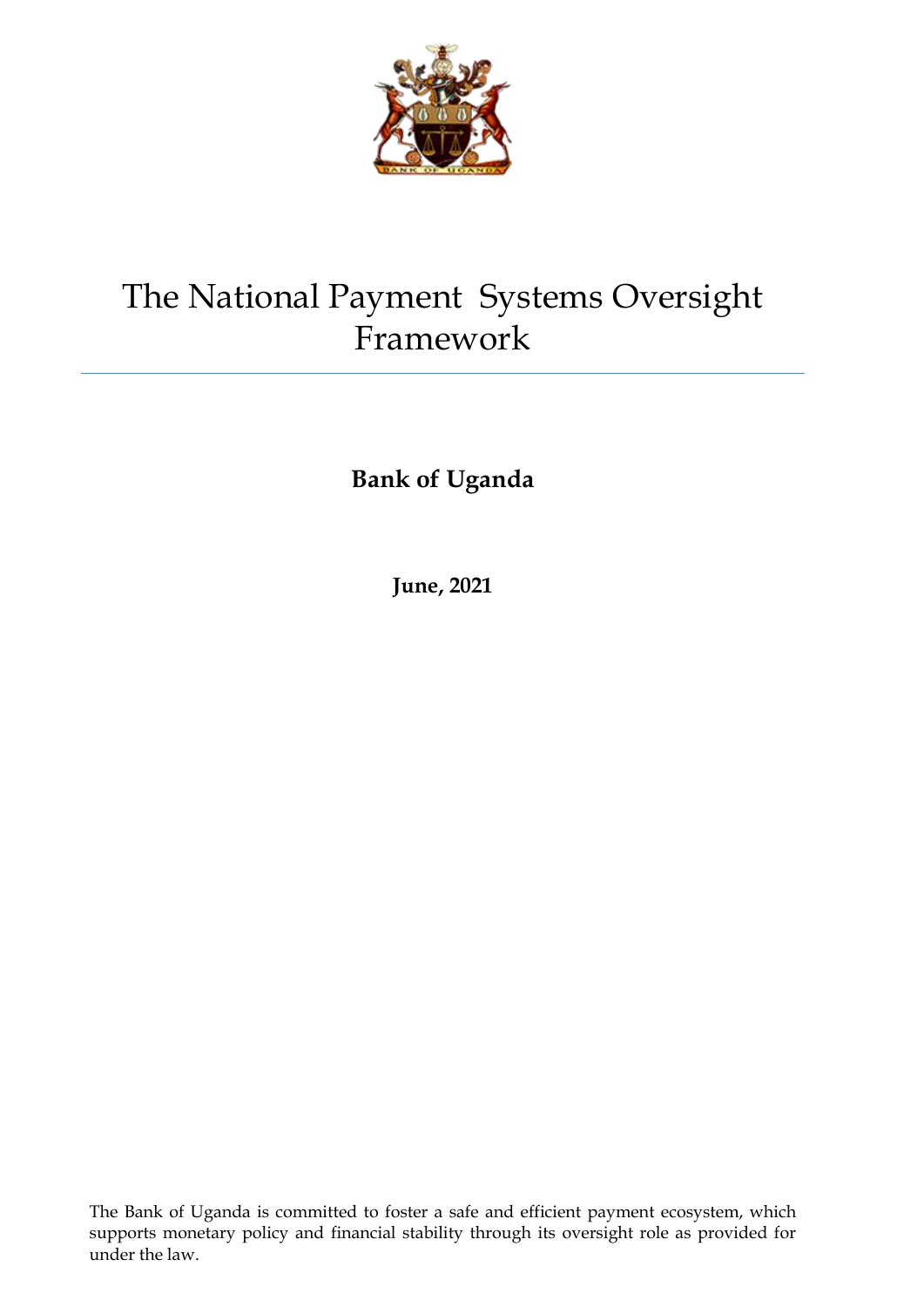

### <span id="page-1-0"></span>**Foreword**

One of the principal functions of a central bank is to be the guardian of public confidence in money, and this confidence depends crucially on the ability of the economic agents to transmit money and financial instruments smoothly and securely through the payment systems. A payment system must be safe and efficient even when the markets around them are in crisis and should not themselves be the source of such crises. This is ensured through effective oversight. The Bank of Uganda considers oversight of the National Payment Systems one of its core functions, closely related to and contributing towards the overall financial and monetary stability.

Specifically, the role of the Bank of Uganda is to ensure the safety and efficiency of the individual payment systems and the payments system as a whole. This includes the systems operated by the Bank of Uganda and those operated by private sector entities. Bank of Uganda uses as a Benchmark the Principles for the Financial Market Infrastructures issued in April 2012 by the Committee for Payments and Settlement Systems (CPSS) of the Bank for International Settlement (BIS) in collaboration with the Technical Committee of the International Organization of Securities Commission (IOSCO). The Bank in this document sets out its oversight policies and the activities to be undertaken in the conduct of oversight of the National Payment Systems.

Besides compliance with international standards, by disclosing information about oversight policy and activities, Bank of Uganda seeks to contribute towards building and maintaining confidence of the National Payment Systems and thus foster greater use of the payment systems.

In carrying out its oversight responsibility, the Bank of Uganda is guided by the National Payment Systems (NPS) Policy Framework approved by Cabinet on 22nd December 2017, The NPS Act 2020 and the Regulations thereunder. The National Payment Systems oversight mission statement is stated as;

*"To maintain a safe and efficient payment ecosystem, which supports financial and monetary stability and complies with international standards".*

E. Tumusiime-Mutebile (Prof.) Governor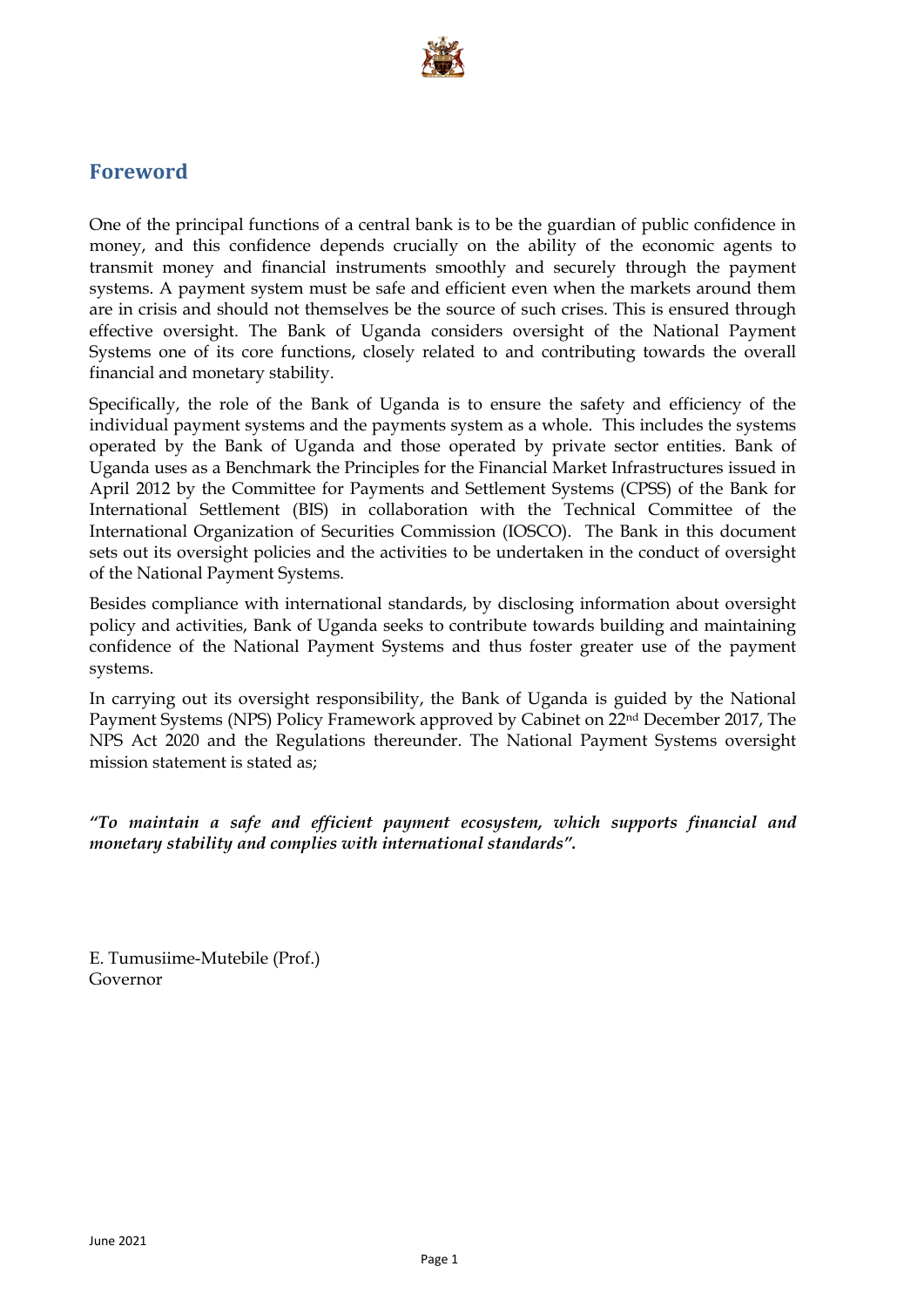

|     | Contents                                                                                 |                                                                                           |  |  |
|-----|------------------------------------------------------------------------------------------|-------------------------------------------------------------------------------------------|--|--|
|     |                                                                                          |                                                                                           |  |  |
| 1.  |                                                                                          |                                                                                           |  |  |
|     | 1.1.                                                                                     |                                                                                           |  |  |
|     |                                                                                          |                                                                                           |  |  |
| 2.  |                                                                                          |                                                                                           |  |  |
| 3.  |                                                                                          |                                                                                           |  |  |
|     | 3.1.                                                                                     |                                                                                           |  |  |
|     | 3.2.                                                                                     |                                                                                           |  |  |
|     | 3.3.                                                                                     |                                                                                           |  |  |
|     | 3.4.                                                                                     |                                                                                           |  |  |
| 4.  |                                                                                          |                                                                                           |  |  |
|     | 4.1.                                                                                     |                                                                                           |  |  |
|     | 4.2.                                                                                     |                                                                                           |  |  |
|     | 4.3.                                                                                     |                                                                                           |  |  |
|     | 4.4.                                                                                     |                                                                                           |  |  |
| 5.  |                                                                                          |                                                                                           |  |  |
| 6.  |                                                                                          |                                                                                           |  |  |
|     |                                                                                          |                                                                                           |  |  |
|     |                                                                                          | 6.2 International Cooperative Oversight among Central Banks and with other authorities 16 |  |  |
| 7.  |                                                                                          |                                                                                           |  |  |
| 8.  |                                                                                          |                                                                                           |  |  |
| 9.  | Appendix II: Responsibilities of Central Banks, Market Regulators & other Authorities 22 |                                                                                           |  |  |
| 10. | Appendix III: Risks in Payment and Settlement Systems and Mitigation Measures  22        |                                                                                           |  |  |
| 11. |                                                                                          |                                                                                           |  |  |
| 12. |                                                                                          |                                                                                           |  |  |
| 13. |                                                                                          |                                                                                           |  |  |
| 14. | Appendix VII: List of Payment Systems Subject to Bank of Uganda Oversight 25             |                                                                                           |  |  |
| 15. |                                                                                          |                                                                                           |  |  |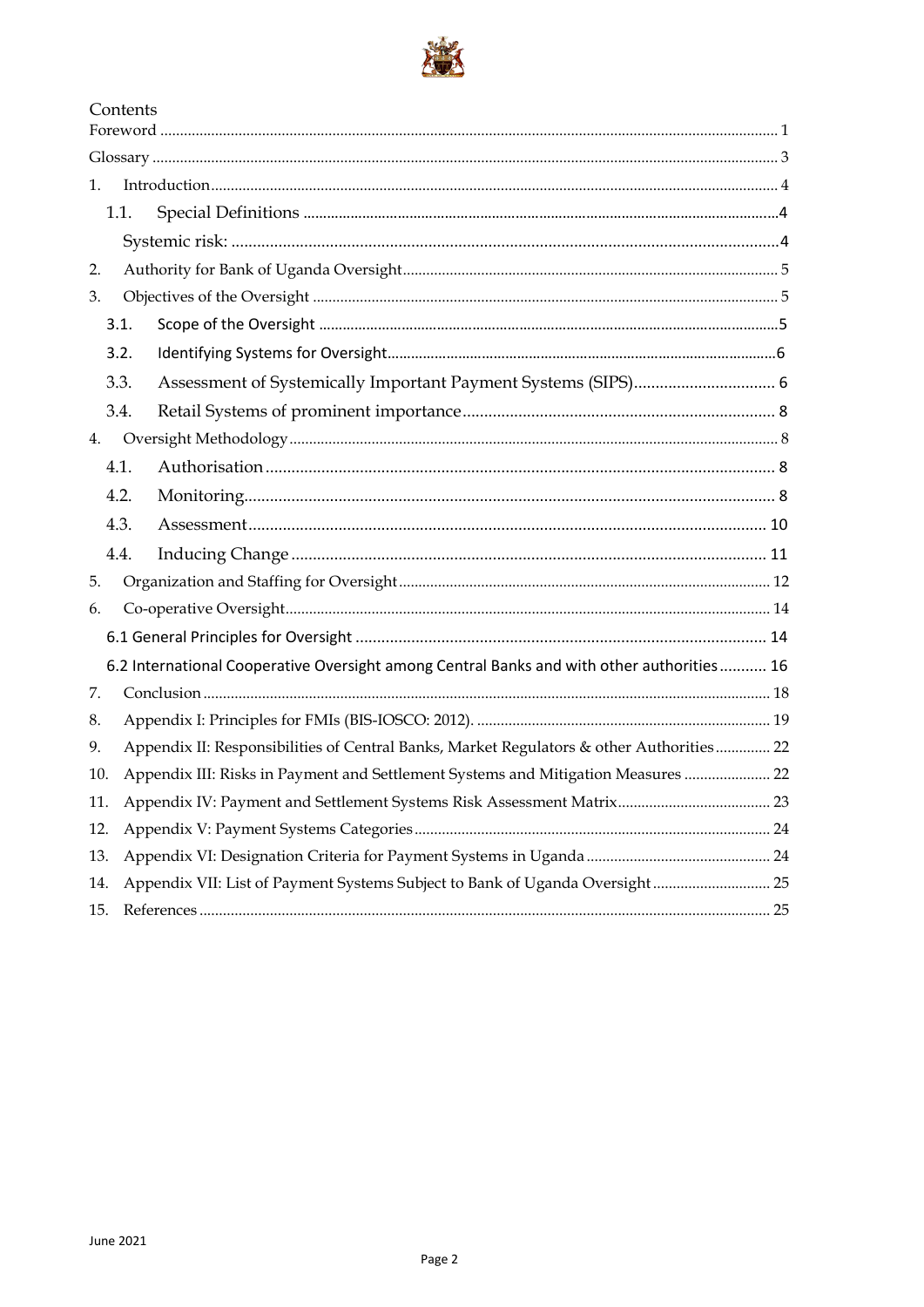

### <span id="page-3-0"></span>Glossary

| Abbreviation              | <b>Term</b>                                                                          | Explanation                                                                                                                                                                                                                                                                                        |  |
|---------------------------|--------------------------------------------------------------------------------------|----------------------------------------------------------------------------------------------------------------------------------------------------------------------------------------------------------------------------------------------------------------------------------------------------|--|
| <b>BIS</b>                | Bank<br>for<br>International<br>Settlements                                          | The international body under whose auspices central<br>banks and other regulatory authorities cooperate to<br>decide global policy with regard to best practice in<br>payments                                                                                                                     |  |
| BoU                       | Central Bank of Uganda                                                               | The institution that is mandated by Law to oversee<br>Payment Systems in Uganda                                                                                                                                                                                                                    |  |
| <b>COMESA</b>             | Common Market of Eastern<br>and Africa                                               | Since 1994 organization of independent sovereign states<br>to co-operate in developing their natural and human<br>resources for the good of their people.                                                                                                                                          |  |
| <b>CPSS</b>               | Committee for Payment and<br>Settlement Systems                                      | The BIS committee responsible for developing and<br>promulgating best practice principles for oversight of<br>payment and settlement systems                                                                                                                                                       |  |
| ECS                       | <b>Electronic Clearing System</b>                                                    | <b>BoU Automated Clearing House</b>                                                                                                                                                                                                                                                                |  |
| <b>FMI</b>                | <b>Financial Market</b><br>Infrastructures                                           | Any organization or system that provides processing,<br>clearing and/or settlement functions for payments -<br>these include the UNISS, ECS and CSD in Uganda as<br>well as system operators of retail payment systems. The<br>term FMI also applies to technical operators of payment<br>systems. |  |
| <b>IOSCO</b>              | International Organization<br>of Securities Commissions                              | Organization that works alongside the BIS CPSS to<br>define best practice principles for securities settlement                                                                                                                                                                                     |  |
| Lamfalussey<br>Principles | Lamfalussey Committee of<br>Bank<br>men<br>for<br>wise<br>International Settlements. | 10 Core principles for use as universal guidelines to<br>encourage safe and efficient operation of systemically<br>important payment systems world-wide.                                                                                                                                           |  |
| MoF                       | Ministry of Finance                                                                  | The Ministry of Finance, Planning and Economic<br>Development                                                                                                                                                                                                                                      |  |
| <b>NPSD</b>               | National Payment Systems<br>Department                                               | The BoU Department which oversees the Payment<br>Systems                                                                                                                                                                                                                                           |  |
| <b>NPSS</b>               | National<br>Payment<br>and<br>Settlement System                                      | The national payment system (NPS) and securities<br>settlement system (SSS) as defined by the PFMI, April<br>2012.                                                                                                                                                                                 |  |
| PFMI                      | Principles<br>for<br>Financial<br>Market Infrastructures                             | The set of principles published by BIS in April 2012<br>which were assembled together by the BIS CPSS and<br>IOSCO which provide guidance for the procedures to be<br>employed by FMIs                                                                                                             |  |
| <b>REPSS</b>              | Regional<br>Payment<br>and<br>Settlement System 2014                                 | Settlement system joining Uganda, Malawi, Swaziland<br>and Mauritius.                                                                                                                                                                                                                              |  |
| <b>SIPS</b>               | Systemically<br>Important<br>Payments System                                         | A payment system which if disrupted by failure, fraud or<br>error could cause serious financial<br>and economic<br>damage to the country                                                                                                                                                           |  |
| <b>UNISS</b>              | Uganda National Interbank<br>Settlement System                                       | The Real Time Gross settlement system implemented in<br>2005 in Uganda to settle high value interbank obligations<br>in real time.                                                                                                                                                                 |  |
|                           |                                                                                      |                                                                                                                                                                                                                                                                                                    |  |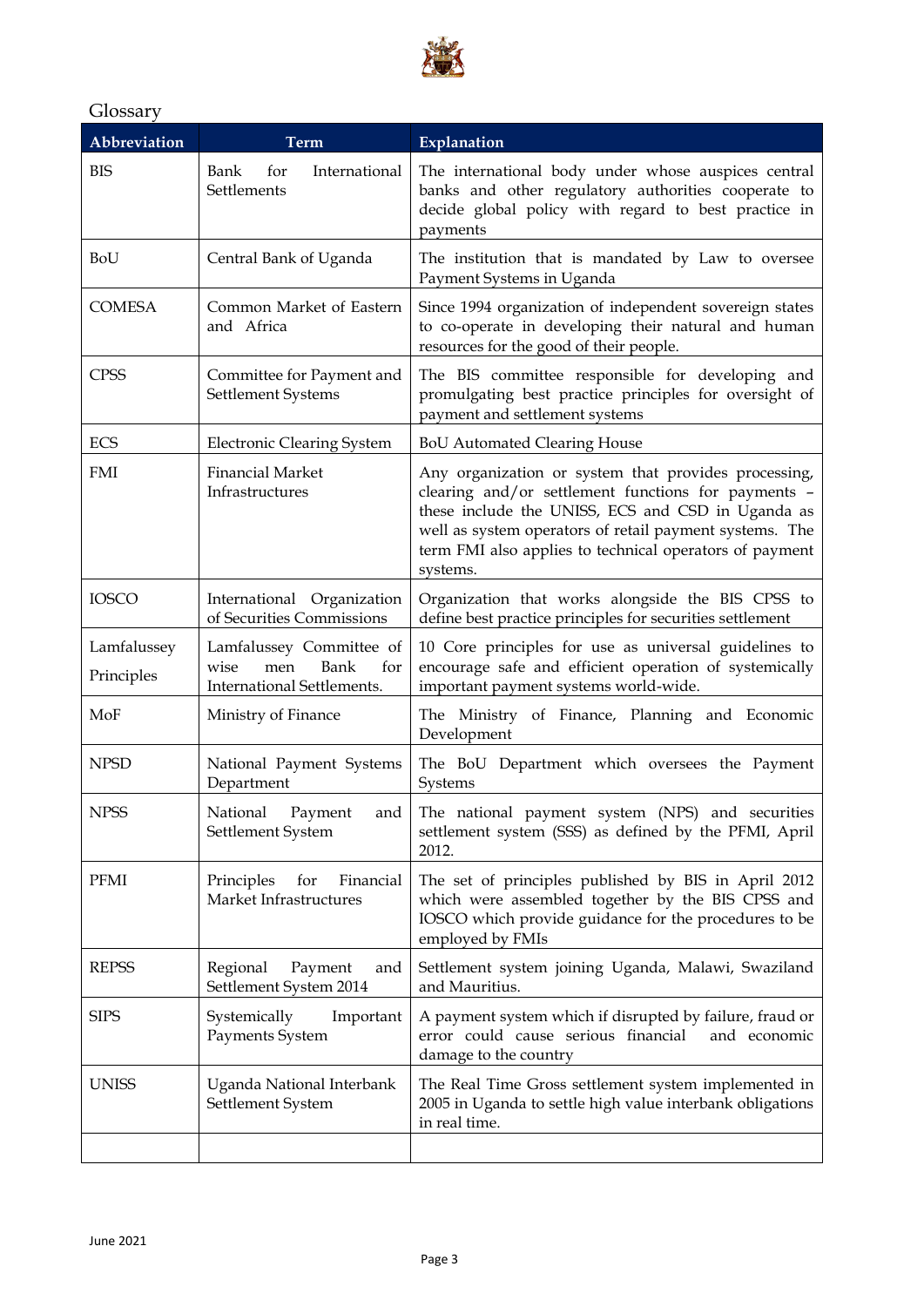

# <span id="page-4-0"></span>**1. Introduction**

This oversight framework has been developed to ensure that developments in the Uganda National Payments System (NPS) and participation in regional and international systems comply with the Bank for International Settlements (BIS) Committee for Payment and Settlement Systems (CPSS)<sup>1</sup> Principles for Central Bank Oversight of Settlement Systems, May 2005, the International Organization on Securities Commission Organization (IOSCO) Principles for Financial Market Infrastructures (FMIs), April 2012, and other relevant CPSS and IOSCO guidelines.

The principles require that the central bank NPS oversight activities are transparent and comply with the international standards. In addition central banks should have effective powers and capacity to carry out the oversight and should cooperate with other authorities. The purpose of this document therefore, is to place into the public domain the Bank of Uganda's (BOU's) NPS oversight policy and practices. The disclosure of policies and practices is also expected to build confidence in the Uganda National Payment and Settlement Systems and thus foster greater use of the payment systems.

This document describes the objectives and scope of the oversight, oversight methodology, organization and staffing for oversight and how the Bank manages cross-border relationships.

The framework is divided into four main sections:

- i. Objectives and scope of oversight;
- ii. Oversight Methodology authorization (licensing), monitoring, assessment and inducing change;
- iii. Organization and staffing for oversight; and
- iv. Co-operative oversight with other central banks, domestic and cross-border authorities.

<span id="page-4-1"></span>The BoU oversight framework is in line with the BIS CPSS principles. It is also in accordance with best practices among central banks as well as the recommendations of international organizations, including the World Bank's Global Payment Systems Survey Report 2010.

### **1.1. Special Definitions**

### **Systemic risk:**

<span id="page-4-2"></span>Systemic risk arises in situations where the actions or inactions of individual participants affect the functioning of the entire system adversely. This is especially pronounced when participants in a system do not themselves pay all of the costs associated with the consequences of their actions, also known as negative externalities. For example:

- i. In a netting system when failure of one participant to meet its obligations causes a large number of other participants to unwind transactions or to take losses, in a 'survivors pay' situation, potentially damaging their viability.
- ii. Participants in a system like the Real Time Gross Settlement (RTGS) clearly rely on inflows of funds or securities to meet their obligations but may not consider the full impact of delaying their outgoing payments.
- iii. A network operator may fail to take into account the full cost of a disruption to the system through under investment in the security and resilience systems.

 $\ddot{\phantom{a}}$ 

<sup>1</sup> Effective September 2014, CPSS was renamed Committee on Payments and Market Infrastructures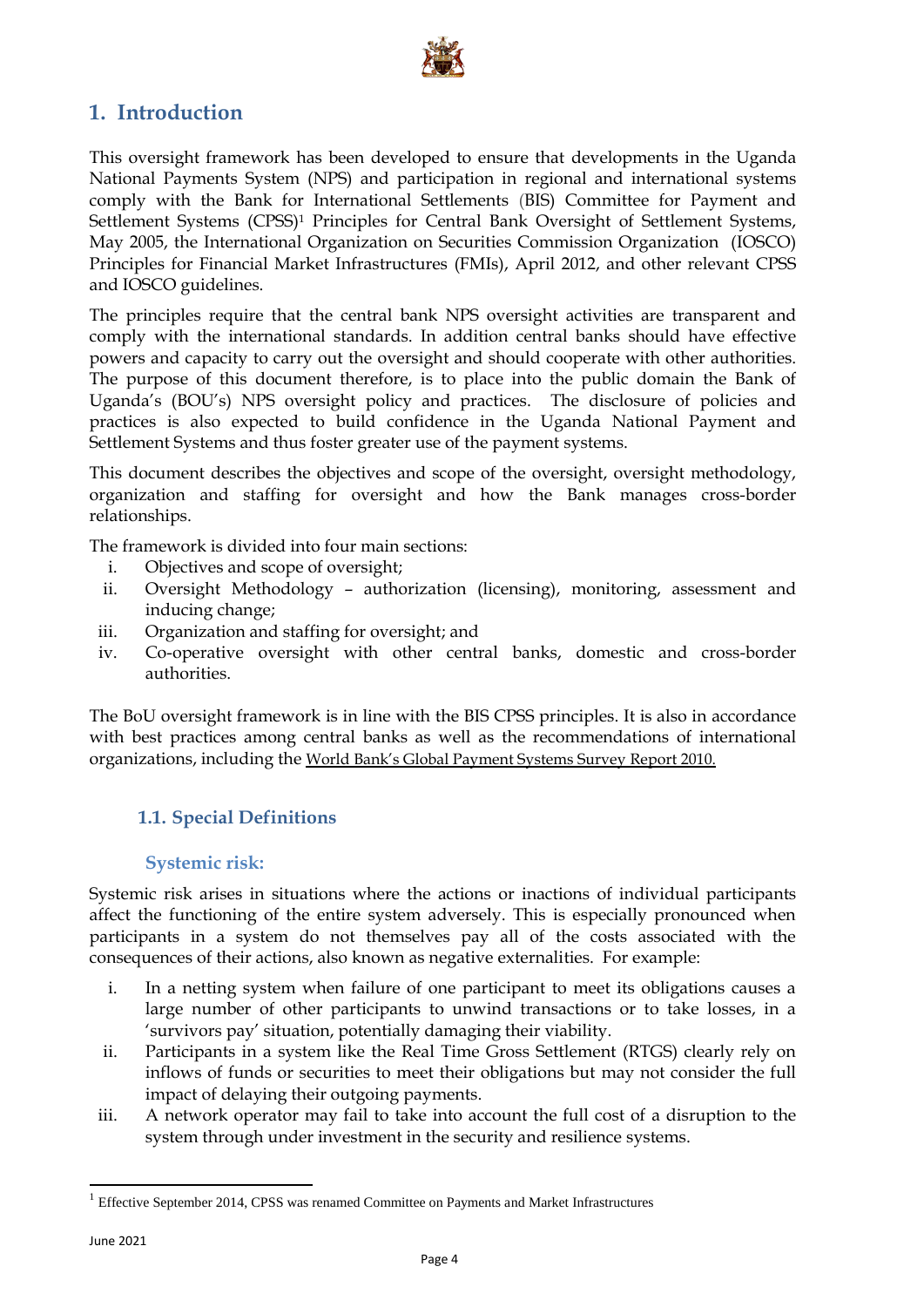

# <span id="page-5-0"></span>**2. Authority for Bank of Uganda Oversight**

The authority is derived from the National Payment Systems Policy Framework approved by Cabinet on the 22nd December 2017 and the National Payment systems Act 2020.

In addition as a member of the East African Community (EAC) and the Common Market of Eastern and Southern Africa (COMESA), Uganda is a participant in the East African Payment Systems (EAPS) which went live in 2013 and the Regional Payment and Settlement System (REPSS) which went live in Uganda in 2014. Participation in the REPSS and EAPS require cross-border cooperation with other COMESA and EAC regulatory agencies to achieve effective oversight.

# <span id="page-5-1"></span>**3. Objectives of the Oversight**

The fundamental objective of BoU Oversight is to ensure the safety and efficiency of entire payment system of the country and ultimately financial stability by monitoring payment systems operating on an on-going basis, assessing systems' features and inducing change when necessary. Payment systems also support the central bank's monetary policy through settlements and systemic liquidity management which supports transmission of policy actions to the economy as a whole.

The main objectives for conducting the payment and settlement systems oversight are twofold as set out below:

- i. Containment of systemic and other payment system risks in order to maintain stability of the financial system by:
	- a. ensuring that critical attention is given to risks reduction and management in the design and operation of payment systems;
	- b. promoting the safety, security, soundness and reliability of payment systems, payment infrastructures and payment instruments used by the public; and
	- c. maintaining the public's confidence and interest in money and payment systems.
- ii. Monitoring and evaluating the payment systems performance by;
	- a. ensuring the effectiveness and reliability of the payment system and its conformity with legal provisions;
	- b. maximizing the efficiency of payments clearing and settlement arrangements; and
	- c. pursuing public interest in payment system arrangements;

# <span id="page-5-2"></span>**3.1. Scope of the Oversight**

The scope of payment system oversight will extend to Payment Service Providers (PSPs) and Operators of Payment Systems, both those owned by the BoU and those external to the BoU and the payment instruments. The broad scope of oversight is important to monitor all aspects of payment systems to ensure safety and efficiency so as to maintain public confidence and promote efficiency.

- a. Payment services include:
	- i. Services enabling cash deposits or withdrawals;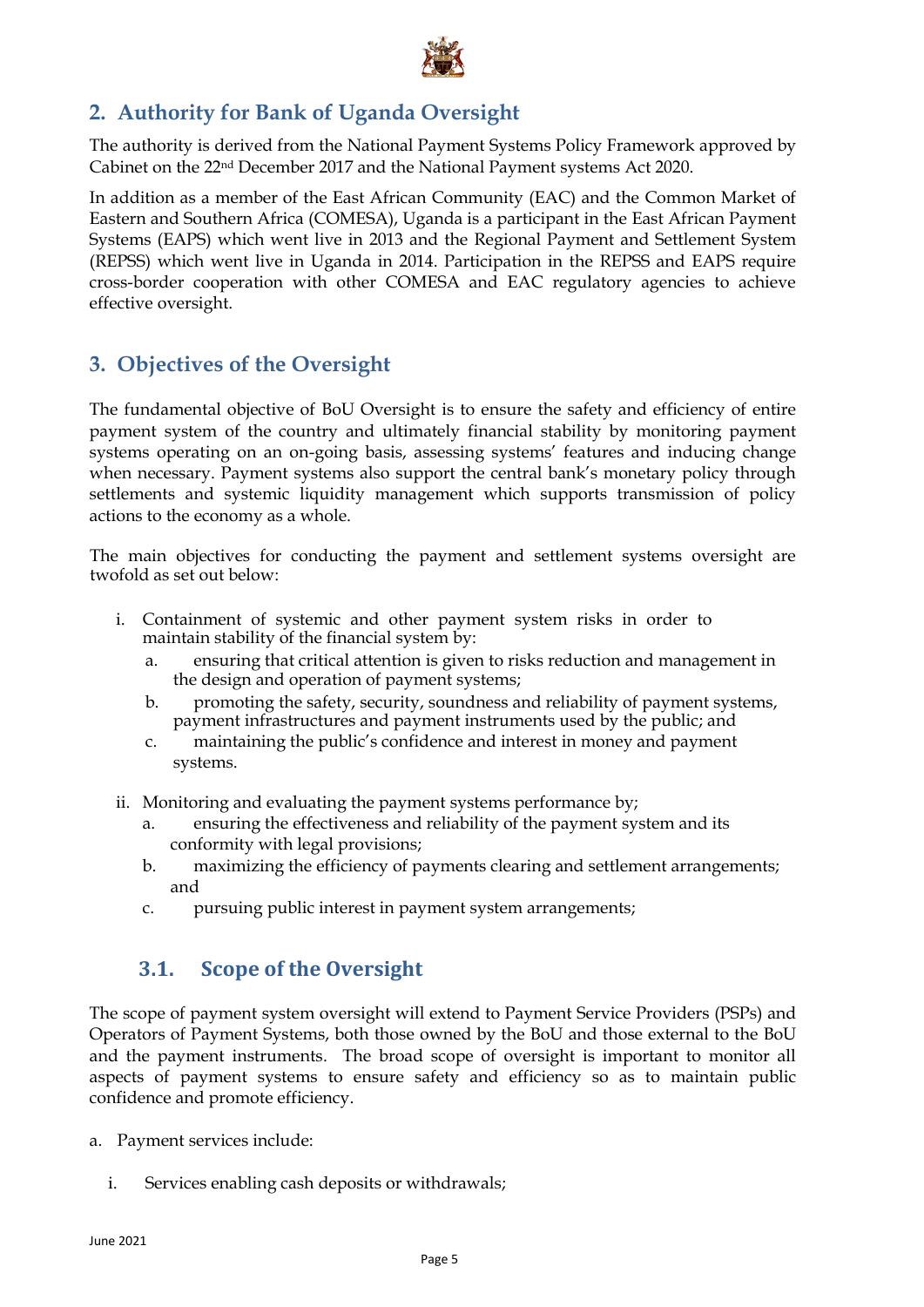

- ii. The execution of payment transactions;
- iii. Issuance and acquisition of payment instruments;
- iv. Any other service incidental to the transfer of funds or as may be classified by the Central Bank

A payment system operator is an entity which is in charge of the operation of a payment system, whether alone or with other entities and may include a participant in the payment system, a settlement agent, a central counterparty or a clearing house.

- b. The scope of payment oversight will also cover the Central Securities Depository (CSD) operated by BoU. The BoU CSD offers securities accounts and central safekeeping services for government securities for both treasury bills and treasury bonds. The objective of oversight of the BoU CSD is to ensure that the CSD is safe and efficient.
- c. Through the oversight activities, the BoU ensures that the payment, clearing and settlement systems comply with the relevant Principles for the Financial Markets Infrastructure [PFMI 2012]. To meet these objectives, the BoU methodology has the following features:
	- i. It is backed by law (NPS Act 2020) and the Bank has the capacity to carry out its oversight responsibilities;
	- ii. The oversight policy and activities are transparent; the oversight framework is publicised, including on the BoU web-site, specifying the standards and criteria for determining applicable systems;
	- iii. There is consistency in the treatment of comparable payment and settlement systems including the systems which the Bank operates and owns; and
	- iv. There is cooperation with other national authorities (i.e. central banks and other regulatory agencies) and cross-border and multicurrency systems in accordance with the international standards.

### <span id="page-6-0"></span>**3.2. Identifying Systems for Oversight**

- i. The oversight on the payment and settlement system will be risk-based. The areas which constitute potential sources of risk to the system will be given a proportionately higher share of resources and attention. Conversely, areas which are deemed to be of less significance sources of risk to the system will receive proportionately less attention. The focus therefore is on the areas of high risk.
- ii. International standards require that central banks have a clear criteria for assessing whether a specific payment system will fall within their oversight scope, and that these criteria should be made public.
- iii. The BoU like most central banks has adopted two definitions of the types of system to be subjected to oversight that is; Systems which are considered to be of "systemic importance" and those of "prominent importance". The latter definition rather than the former will be applied more to retail payment systems.

### <span id="page-6-1"></span>**3.3. Assessment of Systemically Important Payment Systems (SIPS)**

Assessment of Systemically Important Systems will be driven by the following indicators;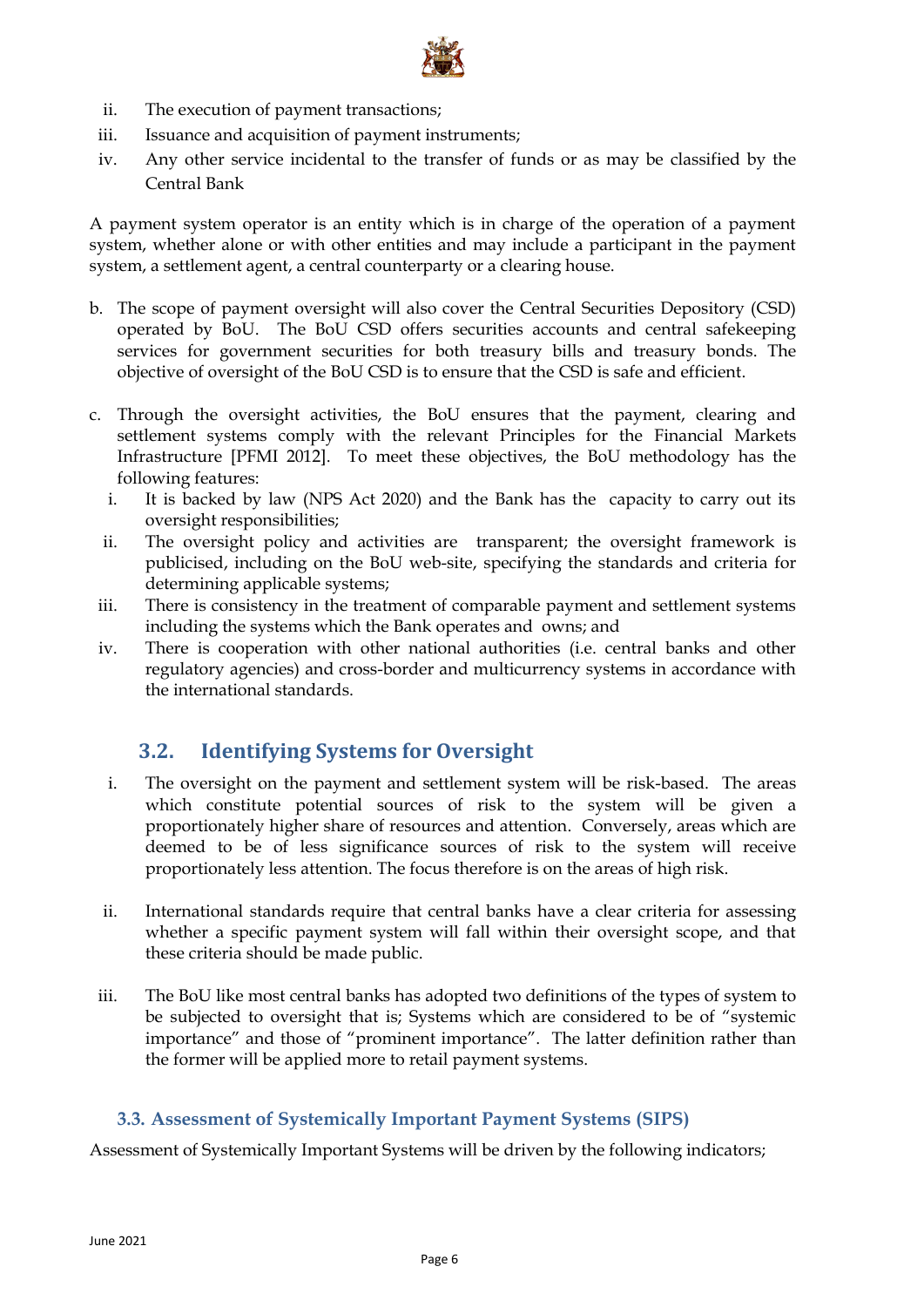

- i. **Market Penetration:** Where there is no alternative system available for high volume transactions such as Electronic Clearing System (ECS) the failure of such a system would have detrimental effects on the public confidence in the financial system and the country's currency. The level of market penetration will be determined by the BoU on the basis of statistical and business risk analysis.
- ii. **Aggregate financial risks**: The BoU attaches considerable importance to the value of payments going through a system. There is a strong correlation between amounts processed, liquidity and credit risk. The Bank considers the Ugandan National Interbank Settlement System (UNISS/RTGS) to be of systemic importance. In addition any system which processes 10% or more of the value of the UNISS transaction would be considered systemically important, or as otherwise determined by the BoU.
- iii. **Systemic Risk:** The failure of a participant in a payments system may have serious consequences for other participants and may adversely affect their viability. If the participant with the largest payment obligation in a payment system fails and the values processed in the system are highly concentrated among a few participants, the financial consequences for the other participants may be substantial. A high concentration of values with a few dominant players could put significant strains on the remaining participants in a system. Parameters for the level of concentration are determined by the BoU on the basis of observed flows passing through the system.

The above criteria notwithstanding, the BoU may designate a system systemically important using either criterion.

The CPSS-IOSCO Principles for FMIs provide guidance on the standards that systemically important payment systems (SIPS), central securities depositories (CSDs), securities settlement systems (SSS)<sup>2</sup> Central Counterparties (CCPs) and trade repositories (TRs)<sup>3</sup> must observe. Observance of the principles for FMIs will enhance safety and efficiency in the payment, clearing and settlement arrangements, and more broadly, limit systemic risk and foster transparency and financial stability.

SIPS and CSDs must comply with the relevant FMI principles *(Shown as appendix I)*. They will be subject to licensing requirements, and to a comprehensive set of oversight standards, reporting requirements, and enforcement through effective oversight mechanisms.

Non-systemically Important Systems may be subject to licensing requirements, but the BoU will reserve the discretion to require the non-SIPS to comply with the necessary standards/principles, to ensure safety and efficiency. Not all the principles will be applied to these systems, nor will each principle be addressed in full. For example, the level of security and operational reliability and the contingency arrangements for non-SIPS will be lower than for SIPS. Also the lower level of risk in such systems may not warrant obligatory settlement in central bank money as required by principle 9 of the PFMI. The non-SIPS will be subjected to a lighter set of reporting requirements. The Bank will continue to review the evolution of these systems since the designation of the systems could change overtime.

 $\ddot{\phantom{a}}$ 

<sup>2</sup> Although described separately in the PFMI, in market practice, as is the case in Uganda, the CSD also operates as a securities settlement system.

<sup>&</sup>lt;sup>3</sup> Trade repositories are centralized registries that maintain electronic databases of derivative contracts. They may also provide additional services such as the management of trade lifecycle events and downstream trade processing. CCPs and TRs do not currently exist in Uganda and are therefore not addressed in this framework.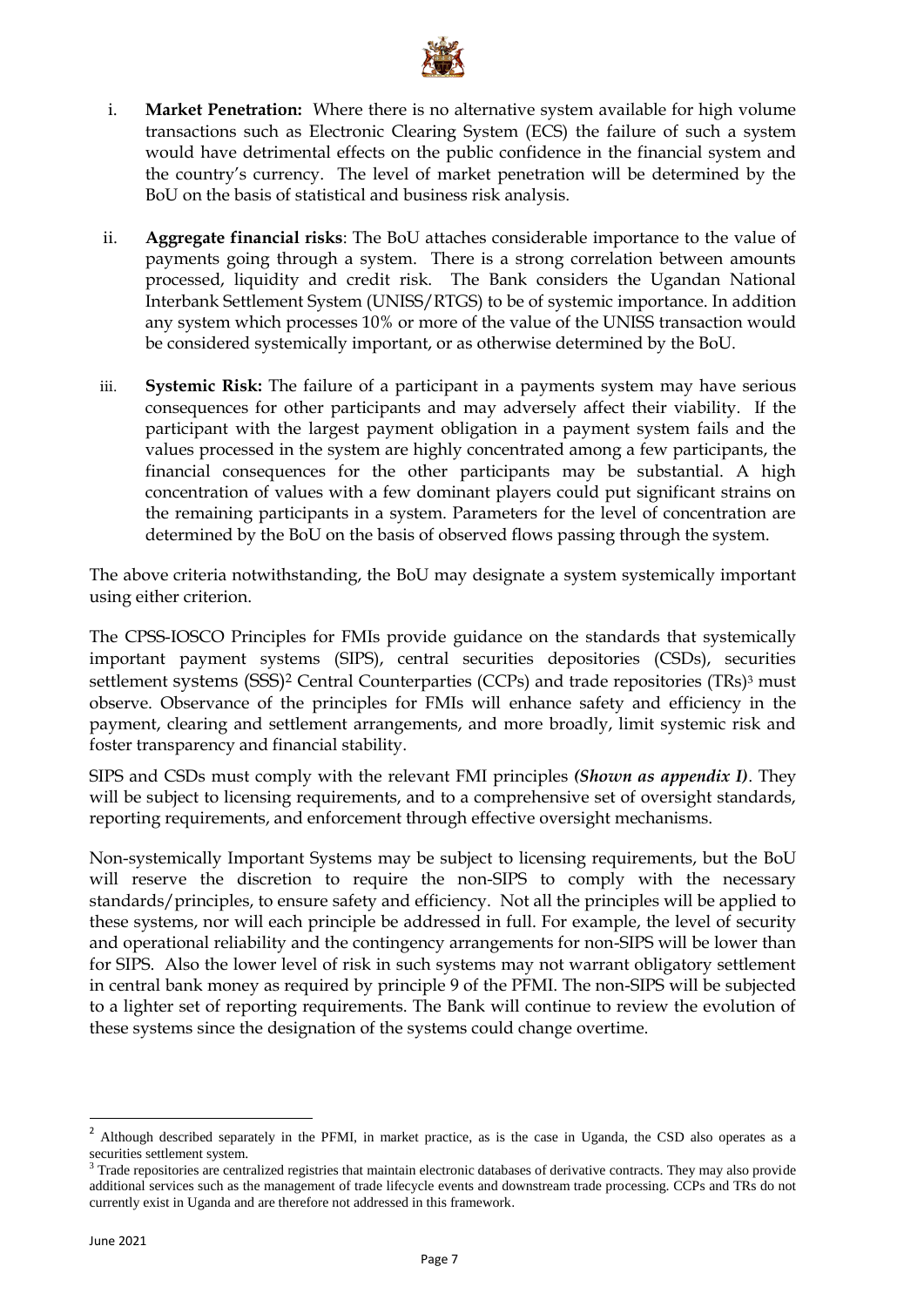

### <span id="page-8-0"></span>**3.4. Retail Systems of prominent importance**

Retail systems of prominent importance are not expected to pose a significant financial risk to the financial market. However, a disruption in this system could severely impact financial market operations and undermine the public confidence in the payment systems and the currency. The low financial risk means that the full policy principles of oversight would not be applied. However, the concentration of the retail payments market and the degree of penetration of a particular system will be taken into consideration. An indication of a system of prominent importance would be a quarter share/25% or more of processing in the respective retail market or if it is the only existing system of its nature processing payments through the interbank market. Bank of Uganda oversight will be extended to Prominently Important Retail Payment Systems (PIRPS); examples include Mobile Money Services by the Mobile Network Operators, Interswitch, and the Shared Banking Platform .

### <span id="page-8-1"></span>**4. Oversight Methodology**

The Central Bank's oversight role may be broken down into: authorization/licensing, ongoing monitoring, assessing and inducing change. This is necessary in the conduct of oversight and preservation of the safety and efficiency of individual payment and settlement systems and the safety of the payment ecosystem as a whole.

# <span id="page-8-2"></span>**4.1.Authorisation**

The BOU is responsible for the authorization or licensing of all Payment Systems that are operated in Uganda. Before licensing, the BoU must be satisfied that their operations do not pose a risk to the safety and efficiency of the payment system as a whole. BoU will review the operator's business plan, financials, projected revenue and expenses, senior management capacity, skills, risk management procedures, operational rules and procedures, agreements with participants and other factors associated with ensuring the stability of the payment system operator. The goal is to ensure that the operator has the necessary resources to safely operate a payment system in a sustainable manner with minimal risk to the participants. Included in this responsibility is the right to revoke a license and invoke sanctions or penalties for non-compliance.

Payment service providers which hold a license under the Financial Institutions Act [or under the Micro Finance Deposit-Taking Institutions Act], and which are authorised to issue or administer means of payment in accordance with such acts may be exempted from some of the licensing requirements under the NPS Act 2020.

# <span id="page-8-3"></span>**4.2.Monitoring**

The BoU applies a set of Principles for FMI as deemed relevant to each system it oversees to identify likely areas of risk. For non-SIPS and systems of prominent importance, the criteria may be less rigorous, but proportionate to the degree of risk that would be created by failure or abuses in the system operations.

### **Basis for monitoring**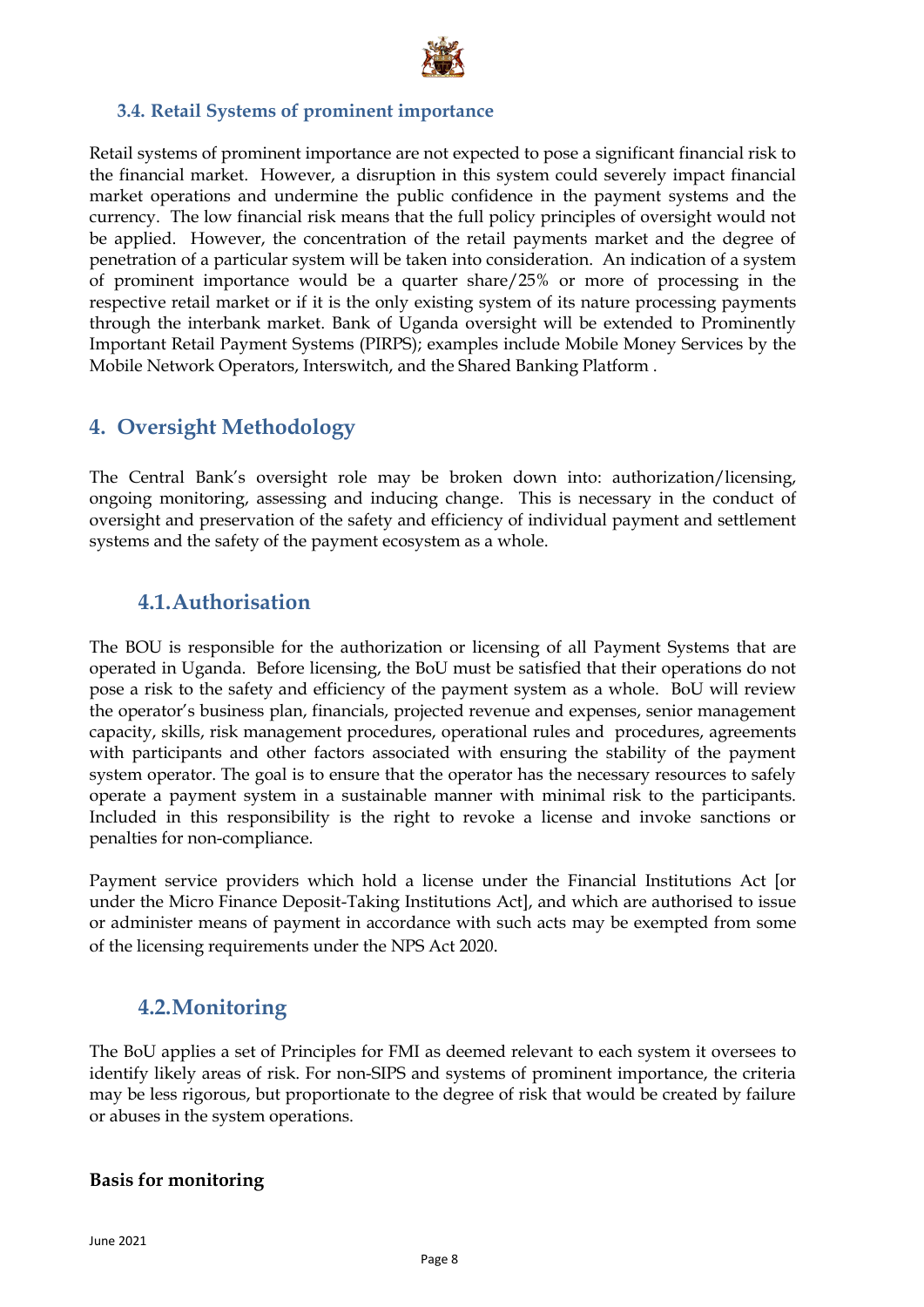

The BoU resources are rationed according to priorities.Monitoring will be based on the assessed risk. It is those areas where risk of failure, fraud, error and other risks are significant that receive the most attention. BoU will ensure that risk factors are monitored not only on their own but also in relationship with other risks.

### Box 1 Risk Reviews.

As a matter of routine, the Oversight Division of the National Payment Systems Department follows a programme of risk reviews for each system. The review will include analysis of the following:

- 1. Qualitative information about the features of the system and its operations;
- 2. Quantitative information and statistics in relation to the system's flows and the resulting risk areas for further risk mitigation measures;
- 3. Current level of Principles observance relative to appropriate level,
- 4. Current level of other Codes of Practice and system rules observance.

### **Sources of Information**

The success of monitoring operations relies heavily on accurate and timely information about the performance of the payment systems. BoU obtains the information needed about specific payment systems from a range of sources including:

### Box 2 Sources of Information

- 1. *Publicly available information* on system design and performance;
- 2. Official *system documentation* (e.g. system rules, member documentation, business continuity plans and *other "static" infor*mation setting out how the system operates);
- *3.* Regular or ad hoc *reporting on system activity* (including volume and value of transactions, and operating performance*) or on its financial position* (including balance sheet and profit and loss informatio*n);*
- 4. *Internal reports of board* or committee meetings or from internal auditors;
- 5. *Self-assessments* of compliance with central bank oversight policy;
- 6. *Bilateral contacts* with the system and system participants;
- 7. *Multilateral meetings* including industry group meetings or participation in committees;
- 8. *On-site inspections*;
- 9. *Expert opinion* from legal advisers and external auditors;
- 10. Information from *other regulators*; and
- 11. Customer feedback

### **Regular Reporting**

Monitoring is based on the information received initially from the settlement systems ,the PSPs and Systems Operators. The procedures for assessing this information must measure certain key variables that relate to value, volume and risk. BoU carries out daily monitoring of the scale of transactions across the networks by examining trends for variables such as:

- i. Volume of transactions
- ii. Value of individual transactions
- iii. Percentage of rejected transactions
- iv. Percentage of transactions queued (e.g UNISS and ACH) which has implications for banks' liquidity control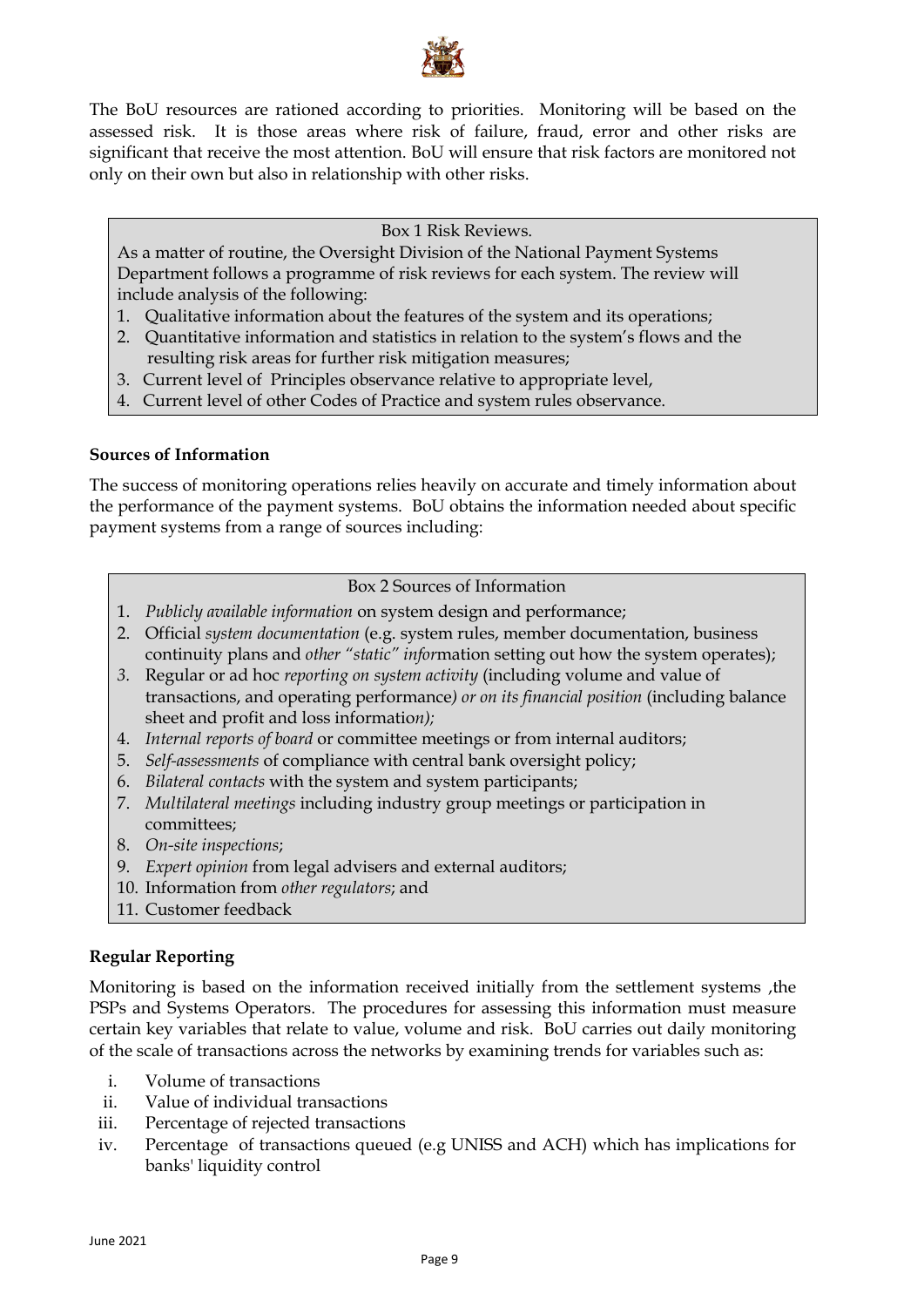

- v. Use of intra-day liquidity facilities and any difficulties in regularizing settlement accounts at end of day
- vi. Use of collateral and collateral executions
- vii. Bunching of transactions (especially tendencies to enter payments late in the day, which may indicate attempts to preserve liquidity).
- viii. Percentage of securities pledged in the CSD for any day's exposure.
- ix. Use of the reserve facility in UNISS to protect clearing positions.

### **Regular meetings**

Regular contact between senior management of the BoU and the senior representatives of payment systems providers/operators is an important oversight tool. The meetings provide BoU with the fora to discuss policy and regulatory developments, assessment and monitoring issues arising from the Bank's investigations and from the payment systems' own risk reviews.

### <span id="page-10-0"></span>**4.3.Assessment**

Oversight is an on-going task, particularly in a developing economy like Uganda's where the risk parameters are constantly changing. The monitoring function provides information as to whether the policy objectives and standards are being met and whether there is cause for concern or issues that need urgent attention. The assessment represents a more extensive analysis and investigation of systems, to ascertain that their performance and status is in line with the best practice for safety and efficiency.

Information collected by the BOU is mainly used in two ways:

- i. Generally, the BOU uses the information to understand payment and settlement systems arrangements in the economy and to provide an informed basis to formulate appropriate policies to enhance safety and efficiency in the payments industry, in order to uphold financial stability. General research and regular monitoring contributes not only to oversight and financial stability but also to other aspects, such as monetary policy formulation and implementation.
- ii. Secondly, the information gathered enables the Bank to determine compliance with the best practices and the relevant laws. The Bank may use not only its own information gathering mechanisms but also information generated through selfassessments and any other sources. Under self-assessment, FMIs are required to evaluate their compliance with the applicable principles, such as the CPSS-IOSCO Principles for FMIs.

The BOU Assessment program has three aspects:

**i. Self-assessment**

This is a periodic exercise conducted by operators of FMIs monitored by the BOU. On an annual basis, the system operator is required to conduct and submit a comprehensive self-assessment of the FMI's compliance with the applicable principles, such as the CPSS-IOSCO PFMI. Besides the annual self-assessment, interim assessments may be required following changes to the FMI's system (upgrades, patches, etc.) or the operating environment, which impact the FMI's status of compliance with the applicable principles. BOU will review the self-assessment reports and may engage the system operator to discuss certain aspects of the report. This also applies to the systems operated by BOU like the RTGS, ACH and CSD.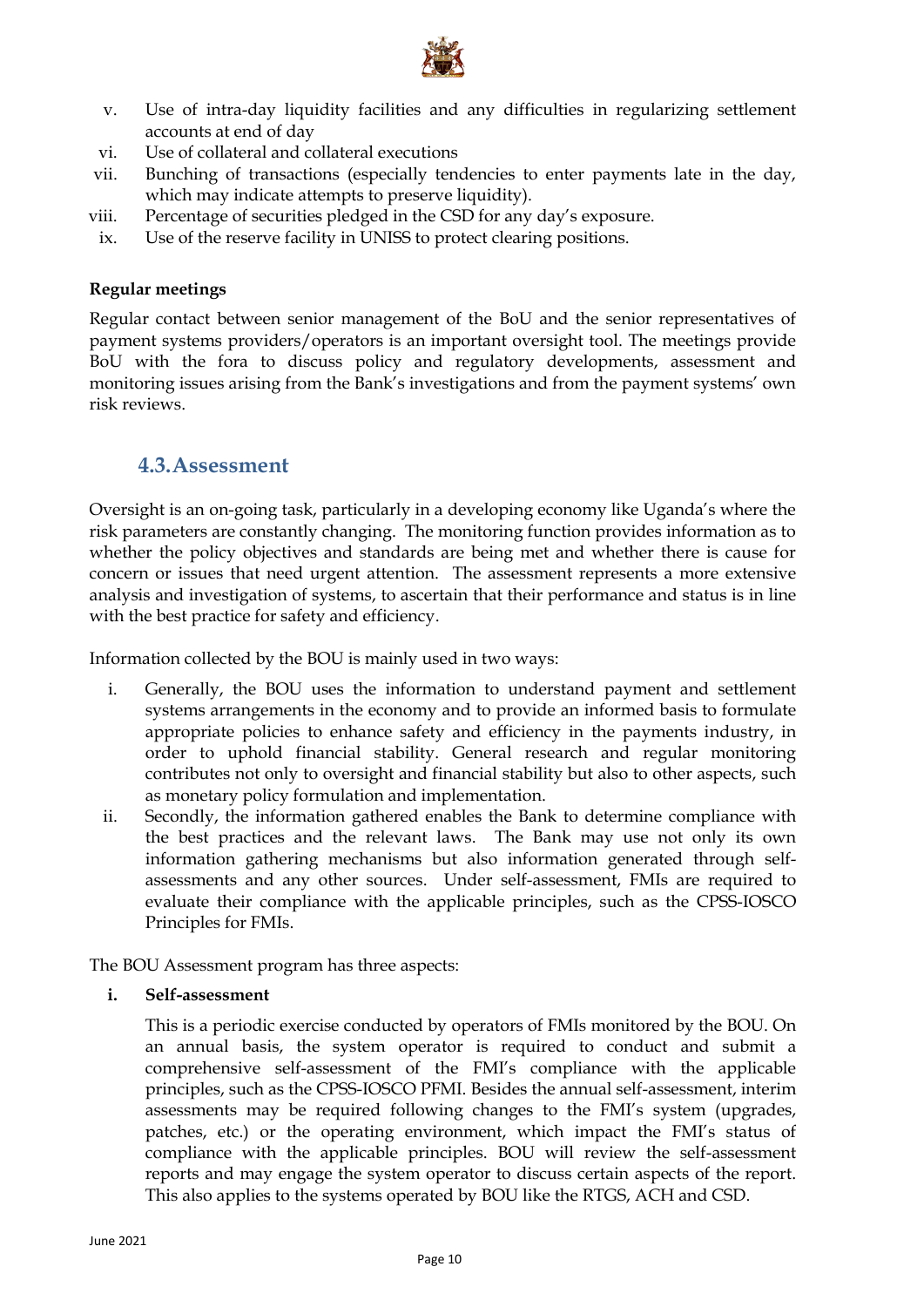

### **ii. Off-site analyses**

Analysis of information received over a period of time will be carried out monthly, quarterly and annually for each system operator. For example, analyzing the information provided in the regular system operator reports for trends and assessing customer complaints over a period of time will be done quarterly and report presented to the BOU Payment Systems Policy Sub-Committee (PSP-SC).

### iii. **On-site assessment**

BOU shall conduct a comprehensive assessment of each FMI against the applicable principles, in a cycle of at least 1-2 years. This assessment shall utilize, review and verify the information obtained from the FMI, including self-assessments and periodic off-site reports. The assessment may also entail on-site inspection of operations and discussions with the payment system provider/operator (management and staff). Where necessary, appropriate recommendations shall be made and follow-up reviews done.

# <span id="page-11-0"></span>**4.4.Inducing Change**

In the event that the Monitoring and Assessment procedures establish areas of concern, the BoU's objective is to induce change. The payment system provider/operator shall be required to rectify the concerns to ensure that policy requirements and standards are met, while ensuring minimal disruption to the system as a whole, and individual users. The tools available to BoU to induce change range from moral suasion, negotiated agreements, public statements and statutory powers to enforce oversight decisions.

### *i. Moral Suasion*

The Bank of Uganda uses dialogue<sup>4</sup> and "moral suasion" backed by the publication of statistics and other results of monitoring and assessment processes to induce change. With a strong regulatory basis and a constructive relationship with the payment system participants, BOU is in a good position to dialogue with and persuade system providers/operators to make the necessary changes. Publication of performance information is also a powerful instrument in the compliance enforcement.

### *ii. Public statements*

BOU publishes its oversight policy, primarily in the interest of transparency and accountability and to influence system operations. BOU's oversight objectives and any specific policy requirements or standards set for certain types of systems can usefully reinforce the market's self-discipline, for example by encouraging systems operators, their participants or other interested parties to make their own judgments about the system's design and operation and thus creating pressure for change if weaknesses are found. The BOU may, from time to time, publish oversight assessments of particular systems to inform PSPs and system users of the degree to which those systems meet the required standards.

### *iii. Negotiated agreements and contracts*

BOU's ability to induce change may also be enhanced through the use of negotiated agreements or contracts with participants and other payment system providers/operators. The BoU owns and operates the Uganda National Interbank Settlement System (UNISS) and

 $\ddot{\phantom{a}}$ 

<sup>4</sup> World Bank 2010 report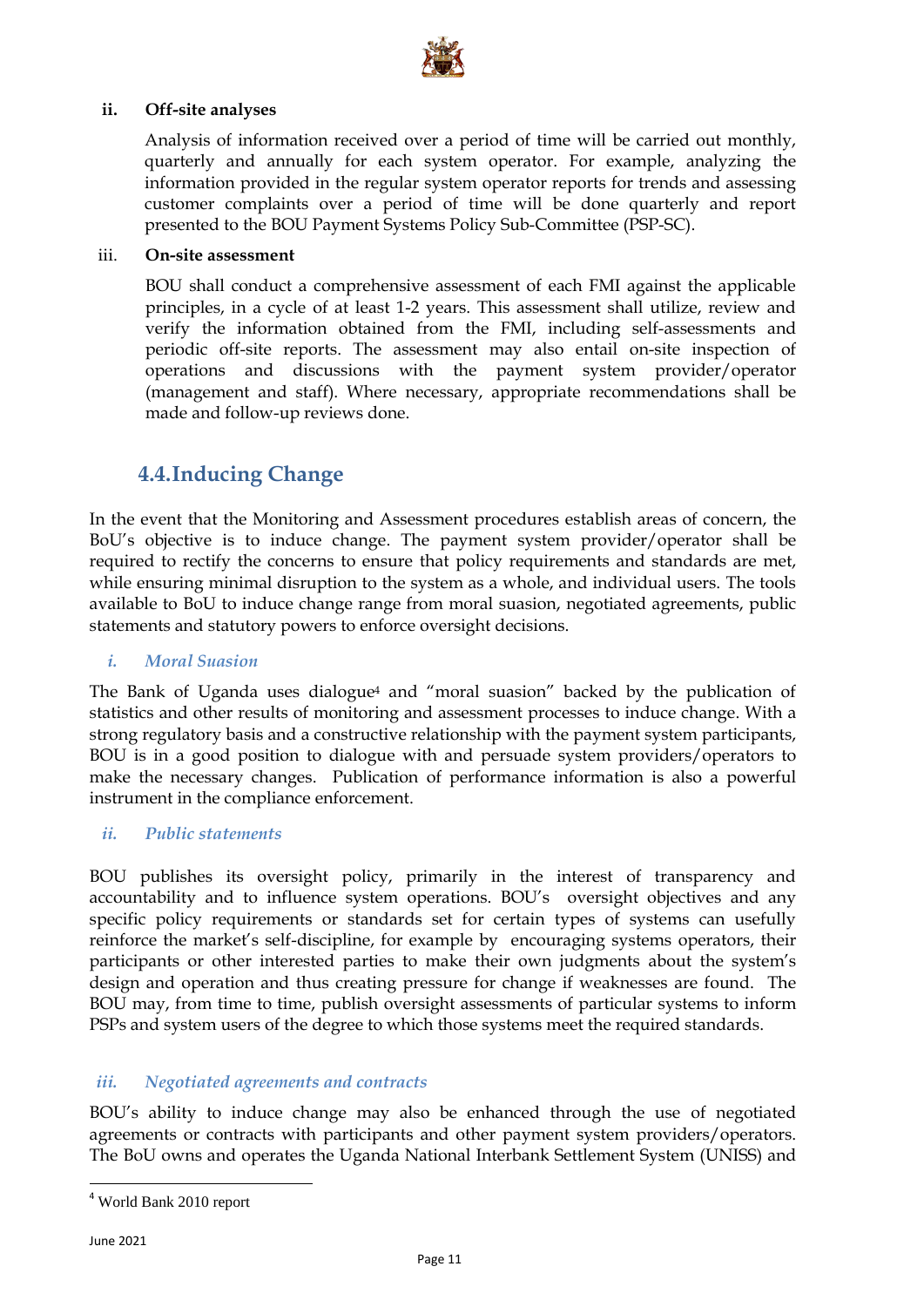

the Automated Clearing House (ACH) and therefore has agreements and contracts with other system operators/participants for clearing and settlement. As part of the terms and conditions for using the UNISS and ACH, BOU may require other systems providers/operators to undertake changes to their systems, whenever it deems as necessary.

### *iv. Participation in systems*

Through full or part ownership, the Bank can, through voting rights or executive power, cause a system to change. The BoU owns and operates the UNISS and ACH and can therefore specify changes and enforce changes through its relationship with system users.

### *v. Cooperation with other authorities*

Although the Bank only directly influences systems used by the authorized payment system providers/operators and participants, through cooperation with other regulators such as the Capital Market Authority (CMA) and Communications Commission (UCC). The areas of common concern for payment systems can be addressed through the cooperative oversight (Sec. 6 below)

### *vi. Statutory power to require change*

The BoU may also use its statutory powers to require payment systems operators or payment service providers to comply with BoU oversight requirements. In addition to the powers to obtain information and conduct on-site inspections, these statutory powers include the authority to license PSPs, to use a system, to approve changes to it, system rules and procedures, to issue "cease and desist" orders and to suspend or revoke licenses and membership.

### *vii. Enforcement and Sanctions*

In certain circumstances, non-compliance with the Bank's orders/directives by a system provider/operator may be a subject of litigation. However, the impact of any sanction will need to be weighed against the objective of continued smooth running of the system.

# <span id="page-12-0"></span>**5. Organization and Staffing for Oversight**

The BOU recognizes the necessity of segregating oversight responsibilities from operational responsibilities relating to the payment systems5.

BoU operates the UNISS/RTGS, ECS and CSD systems and has set up a Payment Systems Oversight and Policy Division (PSOP) as an independent function from the payment operations function in the National Paymnet Systems Department to take charge of oversight.

### **Assuring adequate resources**

The bank has available a number of tools and methods to provide the oversight functions.

- i. The bank employs suitably qualified personnel and the operations functions are separated from the oversight functions in the organization;
- ii. The Bank draws on its own internal expertise from the Legal, Financial Markets, Supervision and the Internal Audit departments/directorates to support the oversight objectives;

 $\overline{a}$ 

<sup>&</sup>lt;sup>5</sup> World Bank global payment systems survey 2010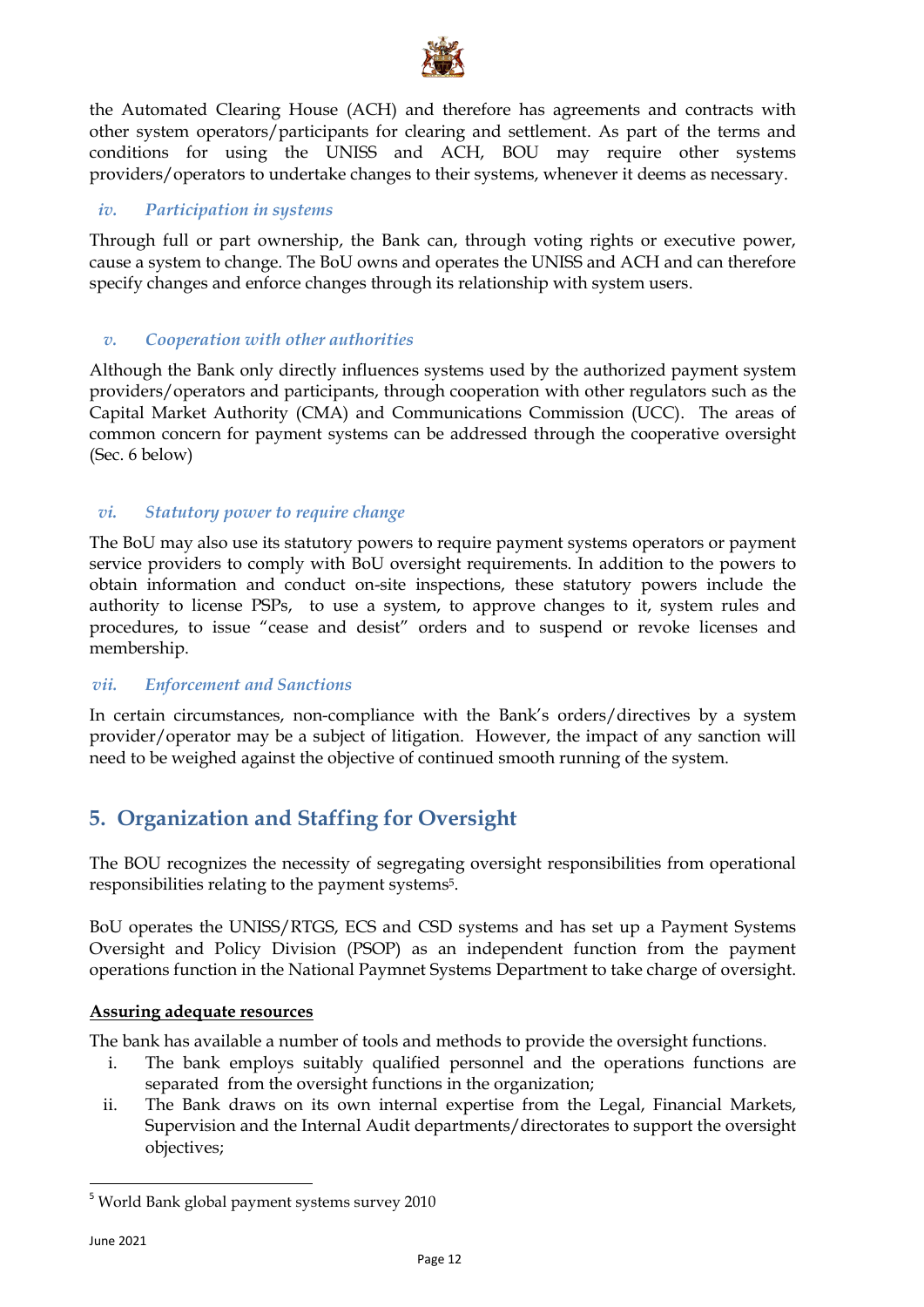

- iii. External Audits are conducted.
- iv. Joint oversight activities are conducted with the EAC partner states central banks.
- v. The Bank staff benefit from external training on payment systems oversight from development partners and organisations.
- vi. BoU subjects itself to the Financial Sector Assessment Program by the International Monetary Fund.

#### **Managing the relationship between oversight and operations**

The BoU makes a distinction and is clear when it acts as regulator and when it acts as owner and/or operator. To this end, the National Payment Systems Department has three distinct organizational divisions; Operations, Financial Inclusion and Oversight, managed by officers at the level of Assistant/Deputy Director.

This is because there are a number of possible areas of conflict of interest:

- i. Objectives of oversight and operations do not always, coincide;
- ii. Oversight objectives can impose additional costs on system operators and the Bank may find its systems and services in direct competition with the private sector systems that are subject to its oversight;
- iii. The Bank may find that it has to choose between its interests as system owner and the oversight objectives.

The BOU Payments Systems Policy Sub-Committee [PSP-SC] is responsible for ensuring that the oversight program is carried out satisfactorily. It considers the reports of the Oversight Division and decide whether action to induce change is necessary for any of the systems under Oversight.

#### **Organizational Arrangements**

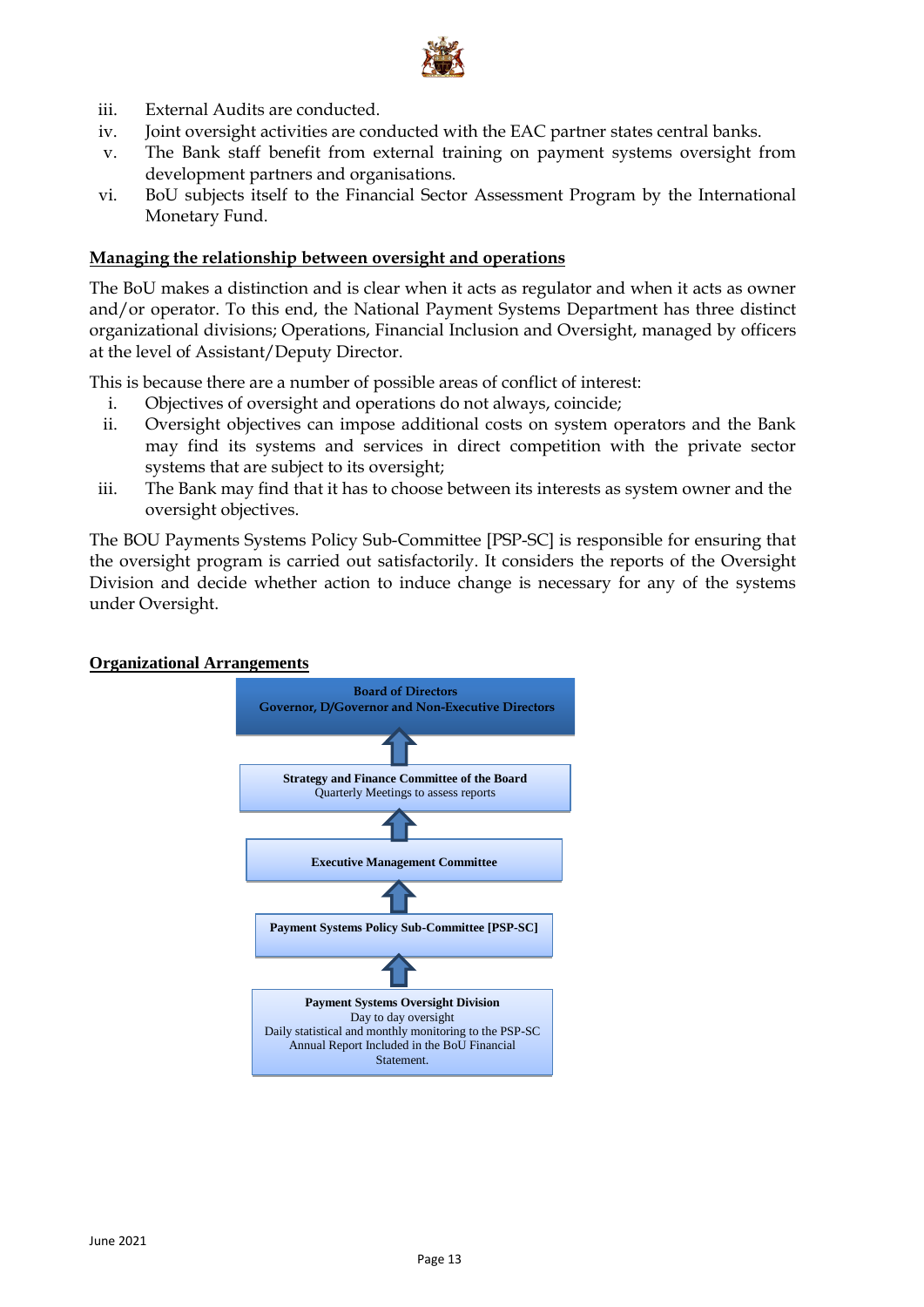

The diagram below shows how oversight is segregated from, other BoU Systems Operation activities:



BOU Oversight activities are segregated from Operations and Support

BoU Payments Systems Policy Sub- Committee Includes: EDF (Chair), EDS (Alternate Chair), EDR&SM, DITO, Legal Counsel, Director Banking, Director RCD, Director Currency, Director National Payments (Secretary)

# <span id="page-14-1"></span><span id="page-14-0"></span>**6. Co-operative Oversight**

# **6.1 General Principles for Oversight**

### **A: Transparency**

*Central banks should set out publicly their oversight policies, including the policy requirements or standards for systems and the criteria for determining which systems these apply to.* 

Bank of Uganda ensures transparent oversight policies to enable payment and settlement system operators to understand and observe applicable policy requirements and standards. Through transparency central banks can also demonstrate an appropriate degree of consistency of oversight approach. Transparency provides a basis for judging the effectiveness of the central bank's policies and thus for the accountability of the central bank for the performance of its oversight.

To enhance transparency the oversight framework will be published in the BoU website and public statements will be made from time to time.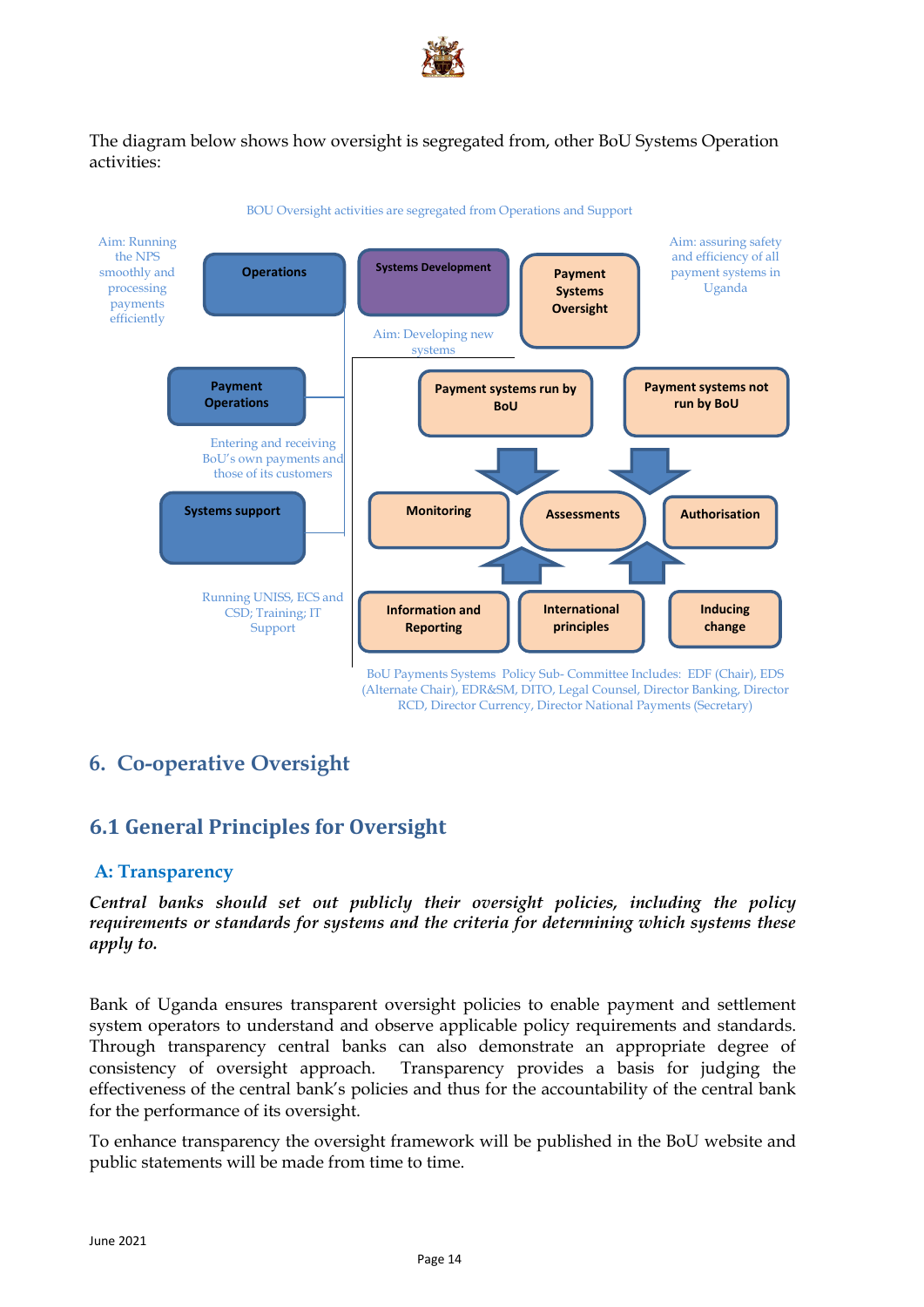

### **B: International standards**

*Central banks should adopt, where relevant, internationally recognised standards for payment and settlement systems.* 

Bank of Uganda makes use of the relevant international standards concerning safety and efficiency to enhance the central bank oversight of payment and settlement systems. Such standards include the CPSS Core principles for systemically important payment systems and the CPSS-IOSCO recommendations for securities settlement systems and recommendations for central counterparties. This will make it easier for BoU to work with other central banks and make the cooperative oversight more effective.

### **C: Effective powers and capacity**

*Central banks should have the powers and capacity to carry out their oversight responsibilities effectively.* 

Bank of Uganda has the powers (NPS Act 2020) to obtain information and induce change in the payment and settlement systems in line with the oversight responsibilities for those systems. BoU will use moral suasion for the day-to-day oversight together with other existing tools and statutory powers to obtain information and induce change.

Bank of Uganda as illustrated above deploys sufficient resources, with suitably qualified personnel, and an organisational structure that allows the resources to be used effectively. Those involved in carrying out oversight will need to be able to draw on the skills and expertise of other central bank functions/departments including legal, financial markets, bank supervision, audit and IT.

### **D: Consistency**

### *Oversight standards should be applied consistently to comparable payment and settlement systems, including systems operated by the central bank.*

Bank of Uganda ensures consistent application of policy requirements and standards, including the systems operated by itself. As discussed under the oversight methodology BoU will indicate the criteria for determining comparability (for example, the types of instruments used by a system, the types of participants in a system, or the risk attributes of a system).

Consistency is promoted by the Bank's desire to maintain transparency about its own policies for own systems and to ensure that the same policy requirements and standards are applied with the same rigor for comparable private sector systems. Organisational separation between the central bank's oversight and operational functions helps to ensure the consistent application of policy requirements and standards.

### **E: Cooperation with other authorities**

*Central banks, in promoting the safety and efficiency of payment and settlement systems, should cooperate with other relevant central banks and authorities.*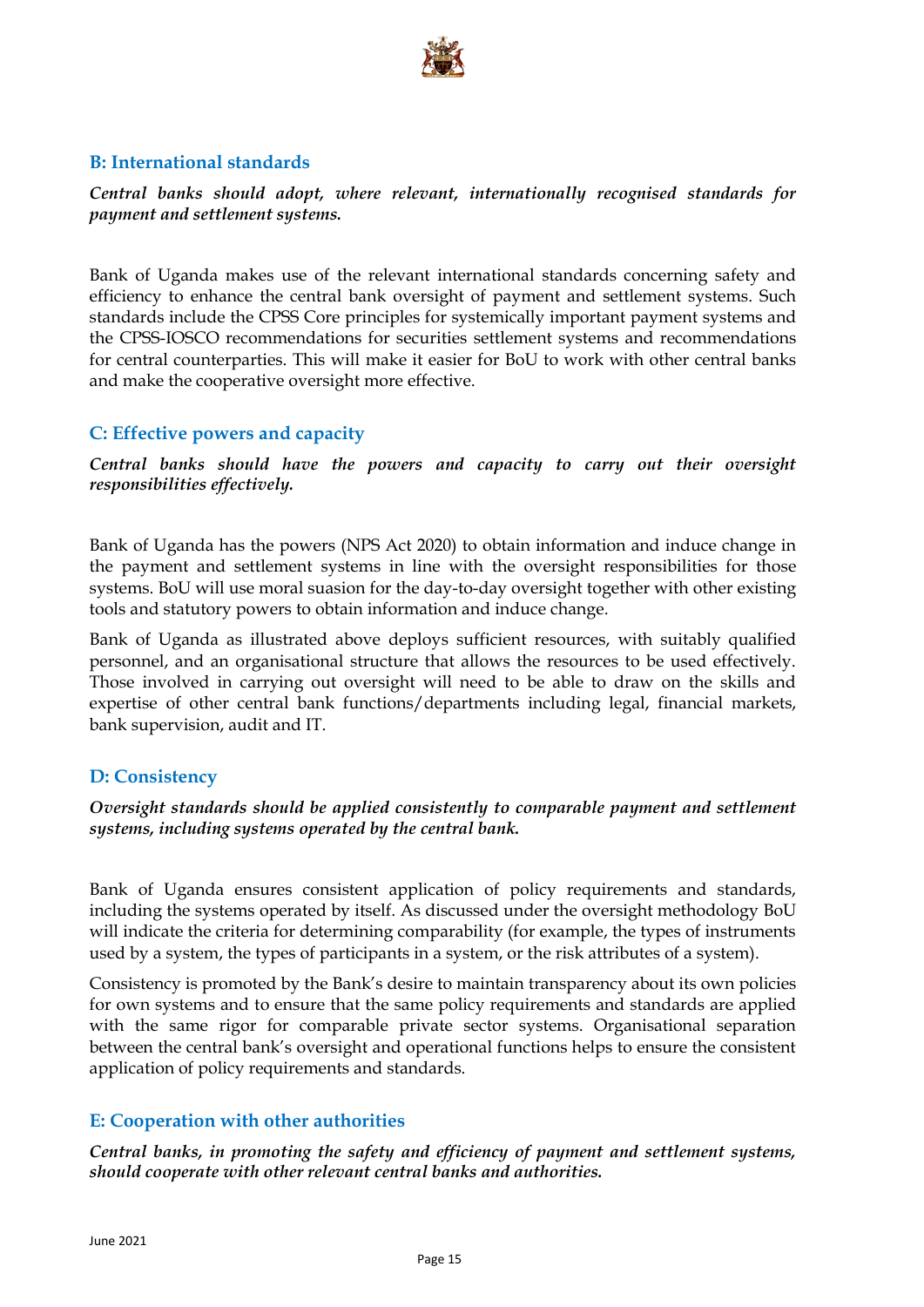

Bank of Uganda has to put in place cooperative arrangements with other authorities such as securities regulators and banking supervisors as a mechanism to ensure that the individual responsibilities of the Central Bank as the overseer of payment and settlement systems can be fulfilled more effectively through mutual cooperation.

Cooperation enhances oversight efficiency by minimising the potential duplication of effort and the burden on the overseen system. It also helps to avoid the inconsistency of policy approach that could arise if different authorities acted independently, and it reduces the possibility of gaps in oversight. One of the areas of cooperation is through the EAC Secretariat

Cooperative oversight arrangements will be established for cross-border and multicurrency systems. In 2013 the EAC partner states implemented the East African Payments System (EAPS) through the integration of the RTGS.

### <span id="page-16-0"></span>**6.2 International Cooperative Oversight among Central Banks and with other authorities**

In promoting the safety and efficiency of payment systems, the BOU cooperates with other central banks and authorities.

The CPSS recommends a number of principles for cooperation between Central Banks and other authorities such as securities regulators. This can increase the efficiency and minimize duplication of effort that can be onerous for the parties concerned. They propose five (5) principles that can be applied to cross border and domestic cooperative arrangements.

Cooperation, both between domestic and cross border regulatory agencies is crucial in the achievement of effective oversight of the payment and settlement systems. All Ugandan authorities; the Bank, Capital Market Authority (CMA) and Communications Commission (UCC), are working under a framework to promote collaborative oversight of their systems.

The five principles<sup>6</sup> are listed below;

### **a. Notification**

*Each central bank that has identified the actual or proposed operation of a cross-border or multicurrency payment or settlement system should inform other central banks that may have an interest in the prudent design and management of the system.*

The BoU needs to inform and be informed if there are operators in Uganda providing services for other countries and vice versa. The bank which issues the currency being processed and the Central Bank within whose jurisdiction the system is located needs to be in a cooperative oversight agreement.

### **b. Primary responsibility**

*Cross-border and multicurrency payment and settlement systems should be subject to oversight by a central bank which accepts primary responsibility for such oversight, and there should be a presumption that the central bank where the system is located will have this primary responsibility.*

 $\ddot{\phantom{a}}$ 

<sup>6</sup> CPSS – Oversight Report- May 2005 Annex 4; Lamfalussy Principles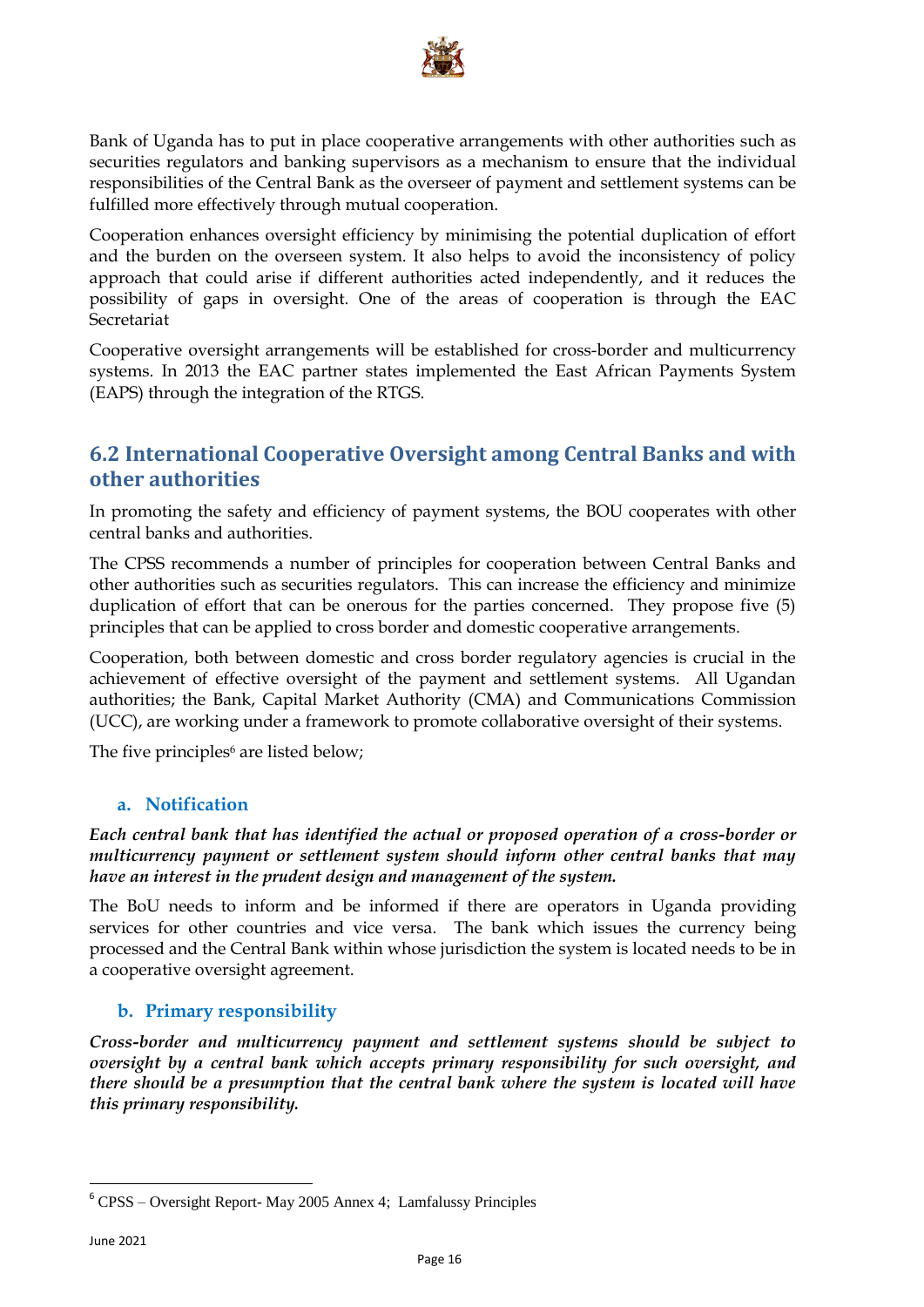

The BoU and other regional Central Banks by mutual agreement will decide on the primary responsibility to apply the oversight principles as well as the assessment of the system as a whole. In the domestic situation the BoU will take responsibility.

### **c. Assessment of the system as a whole**

### *In its oversight of a system, the authority with primary responsibility should periodically assess the design and operation of the system as a whole. In doing so it should consult with other relevant authorities.*

Where BoU is the primary authority it will carry out a full assessment of the system on the basis of agreed standards and other functions relating to that cooperative agreement. These include:

(a) Organising an effective, efficient and clear process for cooperation,

(b) Facilitating the distribution of the information needed to satisfy the respective responsibilities of the central banks and other authorities in the arrangement,

(c) Seeking agreement on the policies and standards to apply in carrying out the assessments, (d) Seeking consensus on issues of common interest related to risks and risk management of the system,

(e) Providing effective communication and coordination in both routine and stressful situations involving the system, and

(f) Where appropriate, using its powers and influence over the system to induce necessary change.

### **d. Settlement arrangements**

### *The determination of the adequacy of a system's settlement and failure-to-settle procedures in a currency should be the joint responsibility of the central bank of issue and the authority with primary responsibility for oversight of the system.*

The main factors considered where BoU holds the primary responsibility are: the soundness of the legal regime; credit and liquidity implications for a settlement disruption for the domestic market; as well as the solvency and liquidity of the settlement institution for each currency. The authority with primary responsibility should consult the other central bank on issues concerning the adequacy of the system's settlement and failure to settle procedures for a currency or financial assets denominated therein. The Bank of Uganda will execute Memoranda of Understanding with other regional authorities clearly stating responsibilities.

### **e. Unsound systems**

### In the absence of confidence in the soundness or management of any cross-border or *multicurrency payment or settlement system, a central bank should, if necessary, discourage use of the system or the provision of services to the system, for example by identifying these activities as unsafe and unsound practices.*

The BoU, through its system of licensing/authorisation, will discourage the use of particular systems which it considers to be unsound. This could include disallowing the use of UNISS for settlement of certain securities systems if there is good reason to believe that they create a risk to the payment system or its participants.

The arrangements between authorities will be formalized regarding oversight of payment systems through Memoranda of Understanding.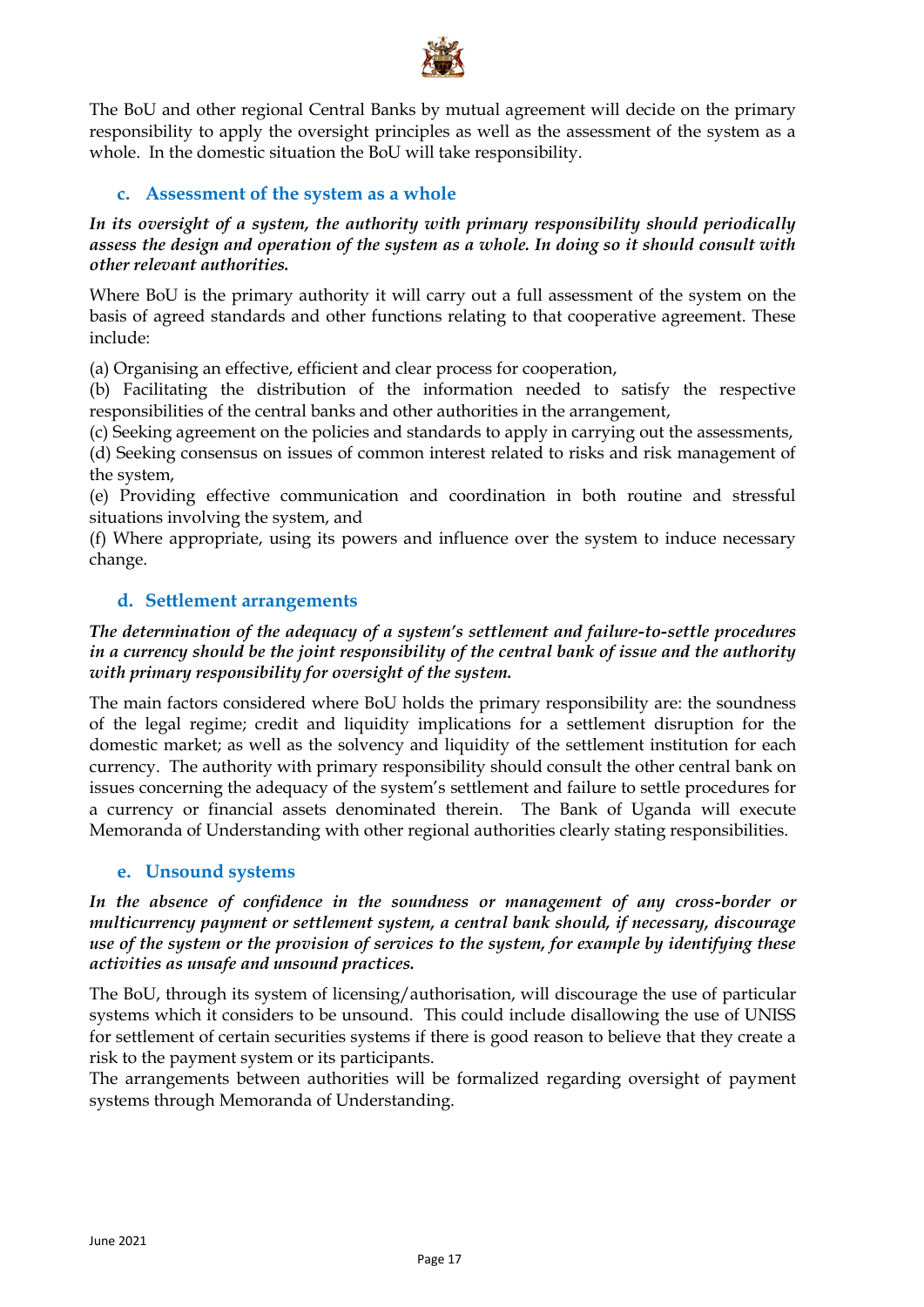

# <span id="page-18-0"></span>**7. Conclusion**

This Oversight Policy Framework describes how the BoU oversees the national payment system, in compliance with international standards and the relevant laws. Owing to the nature of the payment and settlement system and in compliance with the international standards, cooperative arrangements are in place with other domestic (Ugandan) regulatory agencies, other central banks and cross border regulatory agencies responsible for constituents of systems that may affect the national payment and settlement system. Ultimately, this comprehensive Oversight Policy Framework enables Uganda to confirm its international position as a jurisdiction in which best practices in financial infrastructure are observed.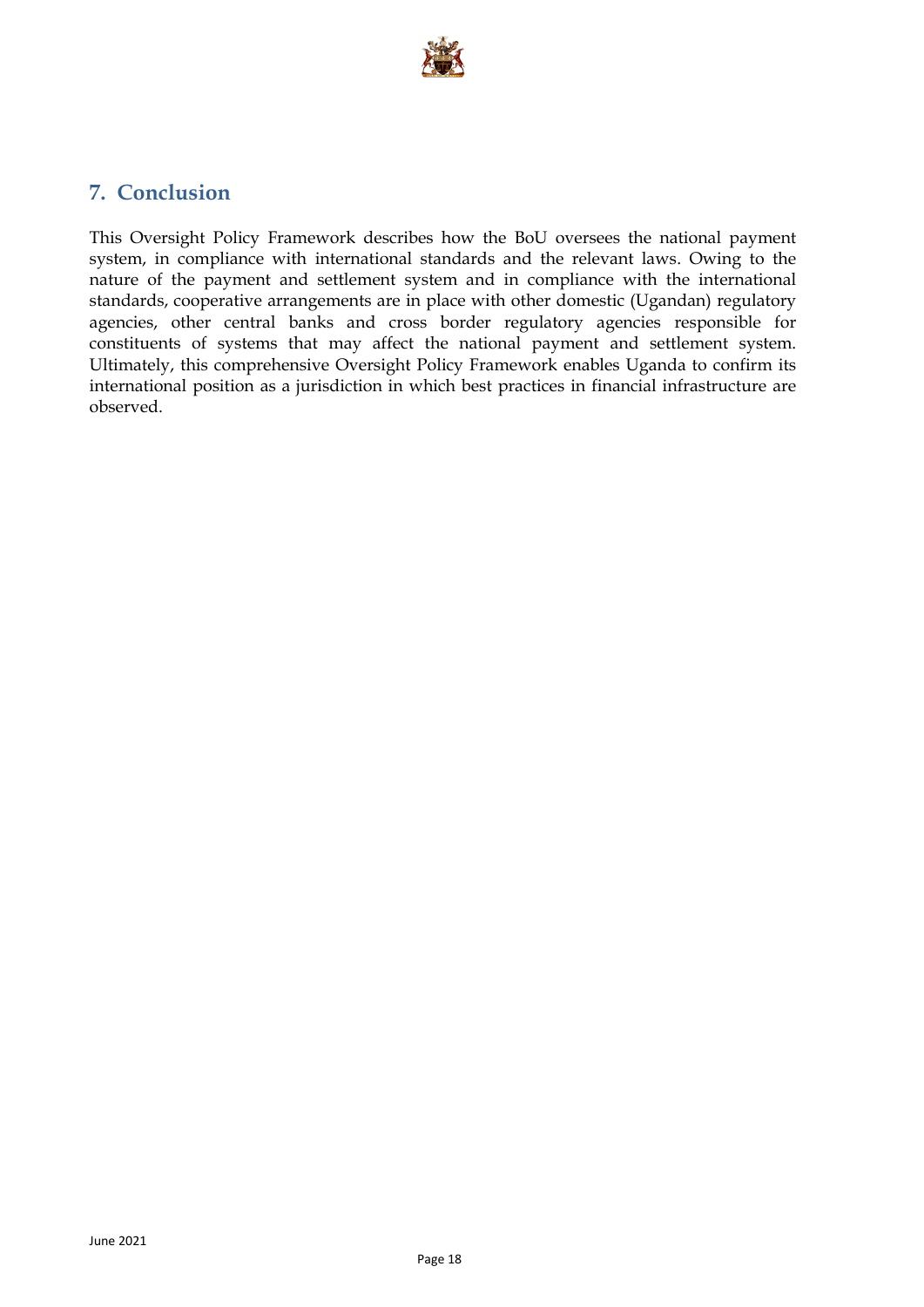

### <span id="page-19-0"></span>**8. Appendix I: Principles for FMIs (BIS-IOSCO: 2012).**

### *General organisation*

### *Principle 1: Legal basis*

An FMI should have a well-founded, clear, transparent, and enforceable legal basis for each material aspect of its activities in all relevant jurisdictions.

### *Principle 2: Governance*

An FMI should have governance arrangements that are clear and transparent, promote the safety and efficiency of the FMI, and support the stability of the broader financial system, other relevant public interest considerations, and the objectives of relevant stakeholders.

### *Principle 3: Framework for the comprehensive management of risks*

An FMI should have a sound risk-management framework for comprehensively managing legal, credit, liquidity, operational, and other risks.

### *Credit and liquidity risk management*

### *Principle 4: Credit risk*

An FMI should effectively measure, monitor, and manage its credit exposures to participants and those arising from its payment, clearing, and settlement processes.

### *Principle 5: Collateral*

An FMI that requires collateral to manage its or its participants' credit exposure should accept collateral with low credit, liquidity, and market risks. An FMI should also set and enforce appropriately conservative haircuts and concentration limits.

### *Principle 6: Margin*

A CCP should cover its credit exposures to its participants for all products through an effective margin system that is risk-based and regularly reviewed.

### *Principle 7: Liquidity risk*

An FMI should effectively measure, monitor, and manage its liquidity risk. An FMI should maintain sufficient liquid resources in all relevant currencies to effect same-day and, where appropriate, intraday and multiday settlement of payment obligations with a high degree of confidence under a wide range of potential stress scenarios that should include, but not be limited to, the default of the participant and its affiliates that would generate the largest aggregate liquidity obligation for the FMI in extreme but plausible market conditions. *Settlement*

### *Principle 8: Settlement finality*

An FMI should provide clear and certain final settlement, at a minimum by the end of the value date. Where necessary or preferable, an FMI should provide final settlement intraday or in real time.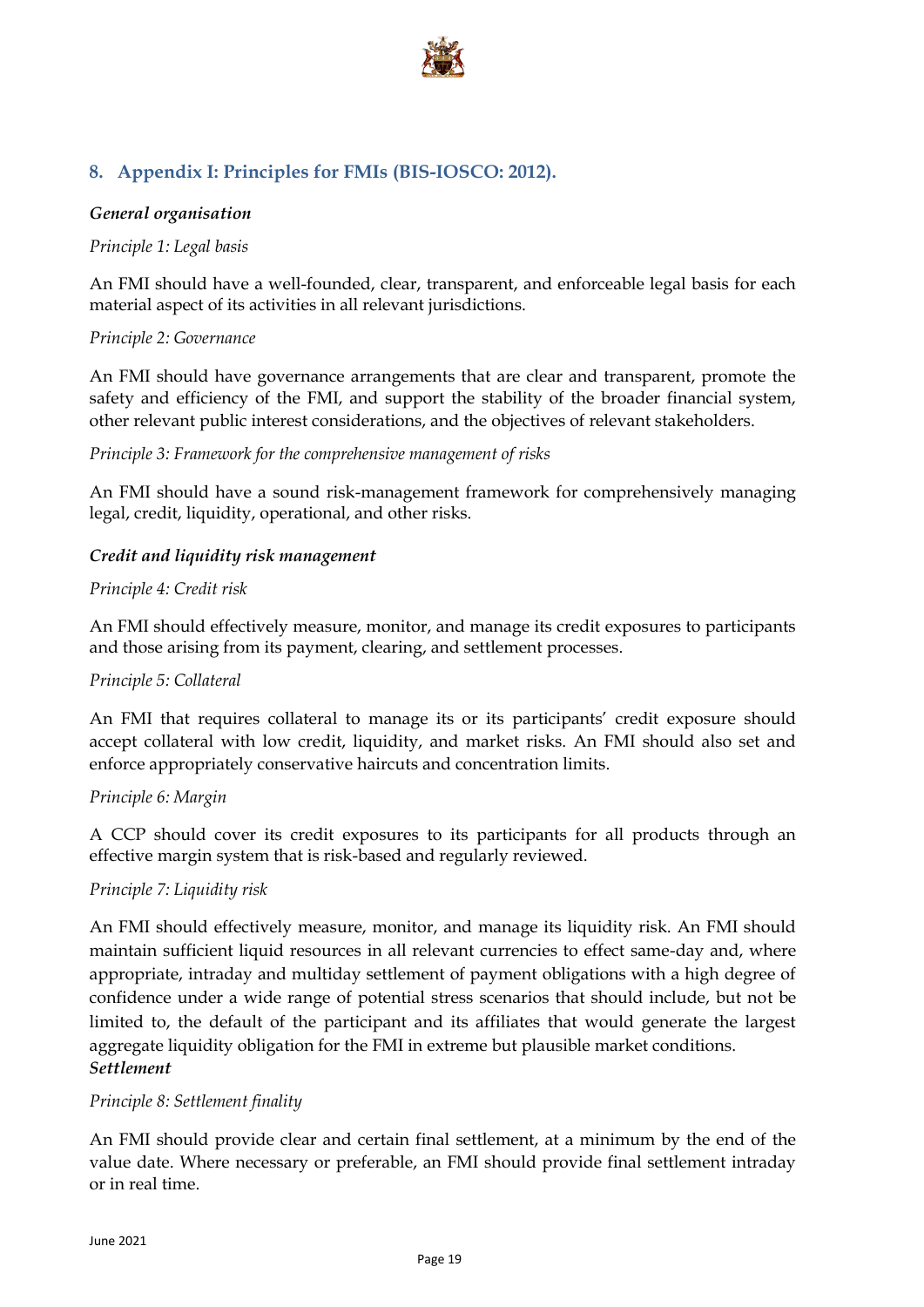

### *Principle 9: Money settlements*

An FMI should conduct its money settlements in central bank money where practical and available. If central bank money is not used, an FMI should minimise and strictly control the credit and liquidity risk arising from the use of commercial bank money.

### *Principle 10: Physical deliveries*

An FMI should clearly state its obligations with respect to the delivery of physical instruments or commodities and should identify, monitor, and manage the risks associated with such physical deliveries.

### *Central securities depositories and exchange-of-value settlement systems*

### *Principle 11: Central securities depositories*

A CSD should have appropriate rules and procedures to help ensure the integrity of securities issues and minimize and manage the risks associated with the safekeeping and transfer of securities. A CSD should maintain securities in an immobilized or dematerialized form for their transfer by book entry.

### *Principle 12: Exchange-of-value settlement systems*

If an FMI settles transactions that involve the settlement of two linked obligations (for example, securities or foreign exchange transactions), it should eliminate principal risk by conditioning the final settlement of one obligation upon the final settlement of the other.

### *Default management*

### *Principle 13: Participant-default rules and procedures*

An FMI should have effective and clearly defined rules and procedures to manage a participant default. These rules and procedures should be designed to ensure that the FMI can take timely action to contain losses and liquidity pressures and continue to meet its obligations.

### *Principle 14: Segregation and portability*

A CCP should have rules and procedures that enable the segregation and portability of positions of a participant's customers and the collateral provided to the CCP with respect to those positions.

### *General business and operational risk management*

### *Principle 15: General business risk*

An FMI should identify, monitor, and manage its general business risk and hold sufficient liquid net assets funded by equity to cover potential general business losses so that it can continue operations and services as a going concern if those losses materialise. Further, liquid net assets should at all times be sufficient to ensure a recovery or orderly wind-down of critical operations and services.

### *Principle 16: Custody and investment risks*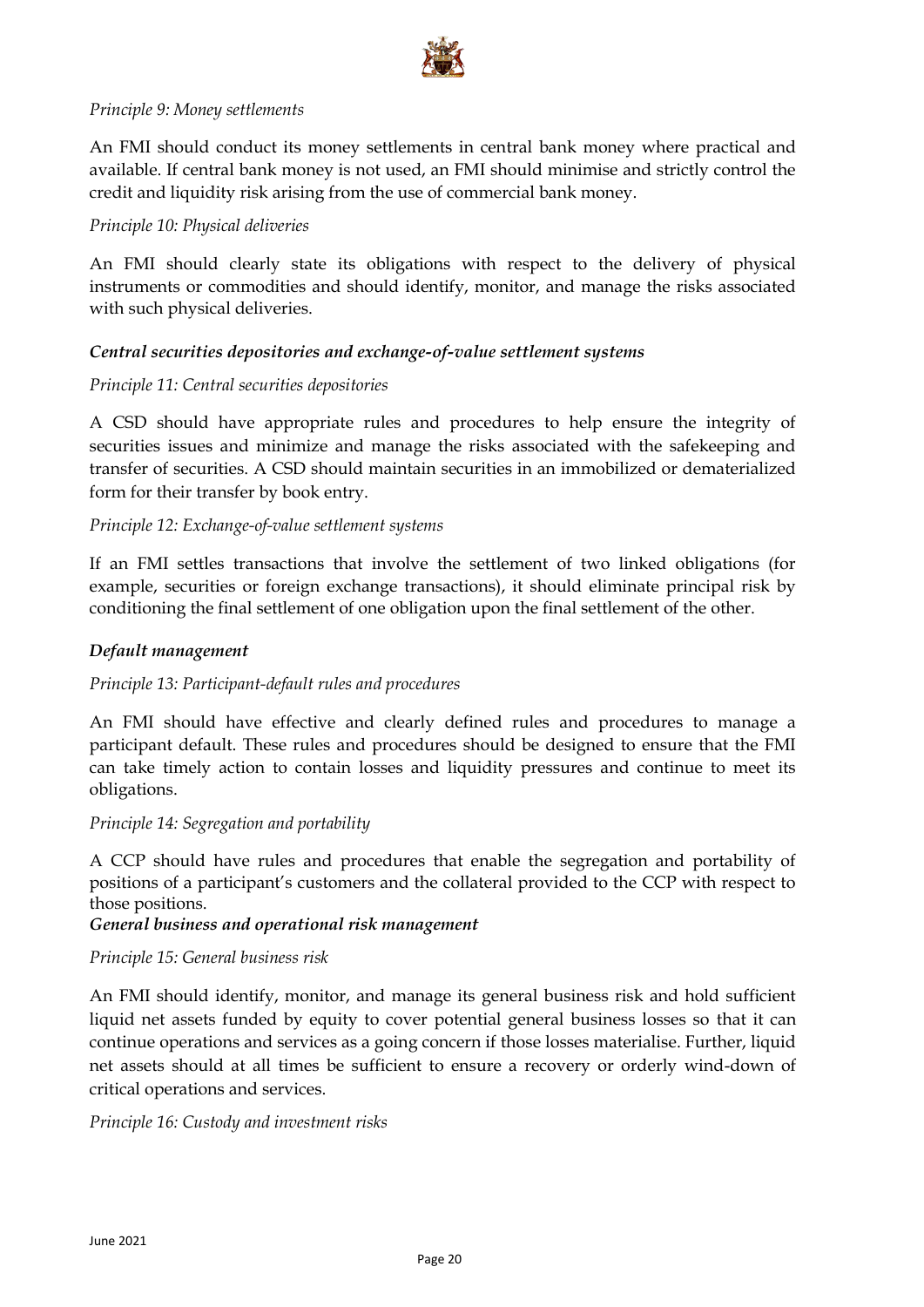

An FMI should safeguard its own and its participants' assets and minimise the risk of loss on and delay in access to these assets. An FMI's investments should be in instruments with minimal credit, market, and liquidity risks.

### *Principle 17: Operational risk*

An FMI should identify the plausible sources of operational risk, both internal and external, and mitigate their impact through the use of appropriate systems, policies, procedures, and controls. Systems should be designed to ensure a high degree of security and operational reliability and should have adequate, scalable capacity. Business continuity management should aim for timely recovery of operations and fulfilment of the FMI's obligations, including in the event of a wide-scale or major disruption.

### *Principle 18: Access and participation requirements*

An FMI should have objective, risk-based, and publicly disclosed criteria for participation, which permit fair and open access.

### *Principle 19: Tiered participation arrangements*

An FMI should identify, monitor, and manage the material risks to the FMI arising from tiered participation arrangements.

### *Principle 20: FMI links*

An FMI that establishes a link with one or more FMIs should identify, monitor, and manage link-related risks.

### *Efficiency*

### *Principle 21: Efficiency and effectiveness*

An FMI should be efficient and effective in meeting the requirements of its participants and the markets it serves. *Principle 22: Communication procedures and standards*

An FMI should use, or at a minimum accommodate, relevant internationally accepted communication procedures and standards in order to facilitate efficient payment, clearing, settlement, and recording.

### *Transparency*

### *Principle 23: Disclosure of rules, key procedures, and market data*

An FMI should have clear and comprehensive rules and procedures and should provide sufficient information to enable participants to have an accurate understanding of the risks, fees, and other material costs they incur by participating in the FMI. All relevant rules and key procedures should be publicly disclosed.

*Principle 24: Disclosure of market data by trade repositories*

A TR should provide timely and accurate data to relevant authorities and the public in line with their respective needs.

### **Please refer to the detailed key considerations under each principle**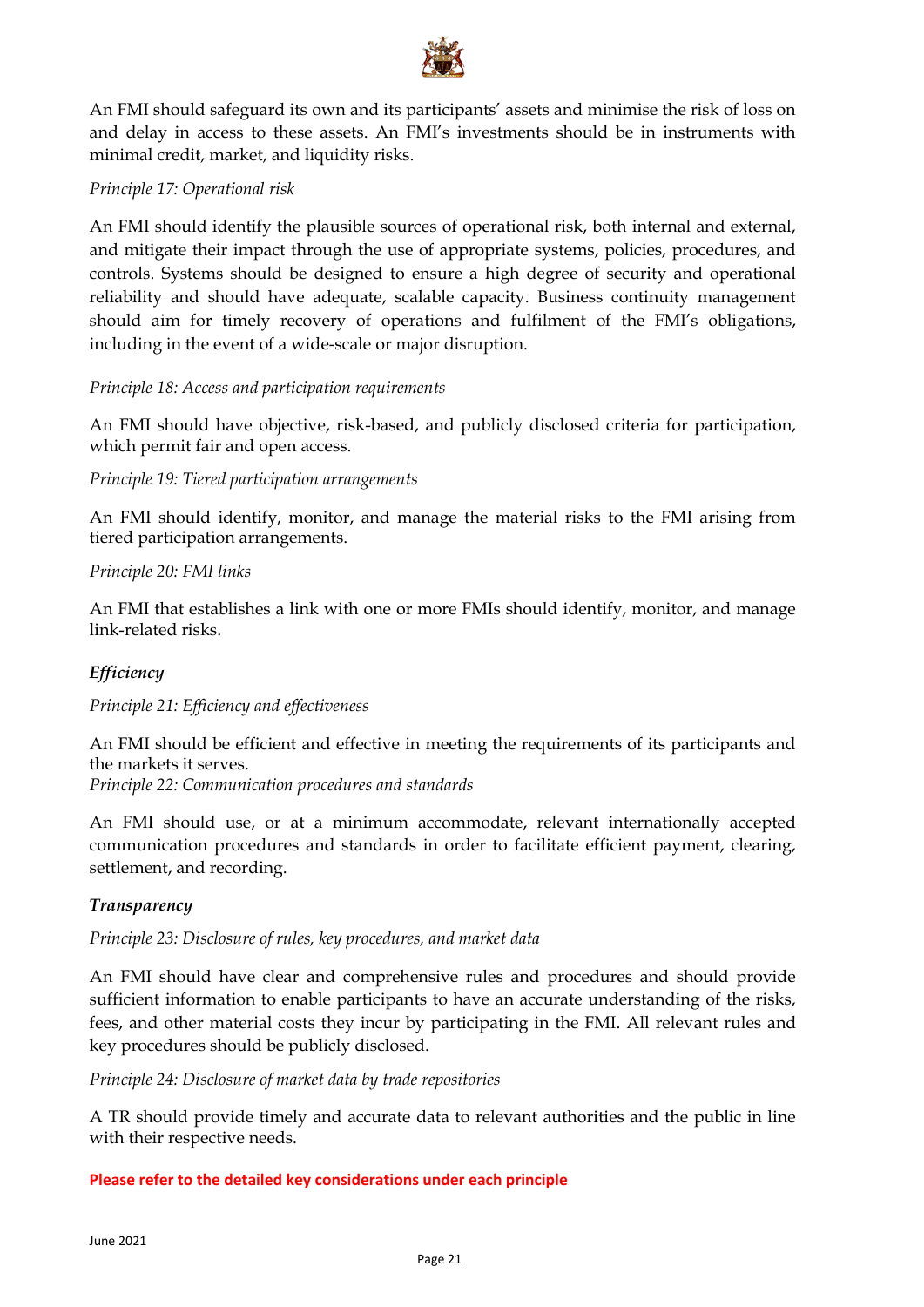

### <span id="page-22-0"></span>**9. Appendix II: Responsibilities of Central Banks, Market Regulators & other Authorities Responsibility A**: Regulation, supervision, and oversight of FMIs

FMIs should be subject to appropriate and effective regulation, supervision, and oversight by a central bank, market regulator, or other relevant authority.

### **Responsibility B:** Regulatory, supervisory, and oversight powers and resources

Central banks, market regulators, and other relevant authorities should have the powers and resources to carry out effectively their responsibilities in regulating, supervising, and overseeing FMIs.

### **Responsibility C**: Disclosure of policies with respect to FMIs

Central banks, market regulators, and other relevant authorities should clearly define and disclose their regulatory, supervisory, and oversight policies with respect to FMIs.

### **Responsibility D**: Application of the principles for FMIs

Central banks, market regulators, and other relevant authorities should adopt the CPSS-IOSCO Principles for financial market infrastructures and apply them consistently.

### **Responsibility E**: Cooperation with other authorities

Central banks, market regulators, and other relevant authorities should cooperate with each other, both domestically and internationally, as appropriate, in promoting the safety and efficiency of FMIs.

### <span id="page-22-1"></span>**10. Appendix III: Risks in Payment and Settlement Systems and Mitigation Measures**

|                | <b>Types of Risk</b>                                                                                                                                                  | <b>Mitigation</b>                                                                                                                                                                                                                                                                                                                                                                                                                                                                                                                         |
|----------------|-----------------------------------------------------------------------------------------------------------------------------------------------------------------------|-------------------------------------------------------------------------------------------------------------------------------------------------------------------------------------------------------------------------------------------------------------------------------------------------------------------------------------------------------------------------------------------------------------------------------------------------------------------------------------------------------------------------------------------|
| $\mathbf{1}$   | Legal Risk; risk of unexpected<br>application of law or regulation<br>usually resulting into a loss                                                                   | Robust Legal framework (NPS Law, regulations<br>and rules)<br>Continuous review of legal framework<br>Contractual agreements<br>$\bullet$<br>Cross-border arrangements<br>$\bullet$<br>Enforcement of the legal framework through the<br>oversight Function                                                                                                                                                                                                                                                                               |
| $\overline{2}$ | Operational Risk; risk of direct or<br>indirect losses resulting from<br>failed internal<br>inadequate or<br>processes, people and systems or<br>from external events | <b>Encryption of Data Transmission</b><br>$\bullet$<br>Operational rules and procedures<br>$\bullet$<br>Periodic review of rules and procedures<br>$\bullet$<br>Use of the Business Continuity facilities<br>$\bullet$<br>Presence of an audit trail in the systems<br>$\bullet$<br>Continuous monitoring of the systems<br>$\bullet$<br>Training and multi-skilling of staff<br>Adequate human resources with experience,<br>qualified and competent.<br><b>Backup Facility</b><br>Logging and Reporting System Disruptions<br>$\bullet$ |
| 3              | Systemic Risk; the possibility of one                                                                                                                                 | Collateralization of Clearing obligations<br>$\bullet$                                                                                                                                                                                                                                                                                                                                                                                                                                                                                    |
|                | or more participants to fail to                                                                                                                                       | Oversight activities<br>Robust UNISS                                                                                                                                                                                                                                                                                                                                                                                                                                                                                                      |
|                | complete settlement could cause                                                                                                                                       |                                                                                                                                                                                                                                                                                                                                                                                                                                                                                                                                           |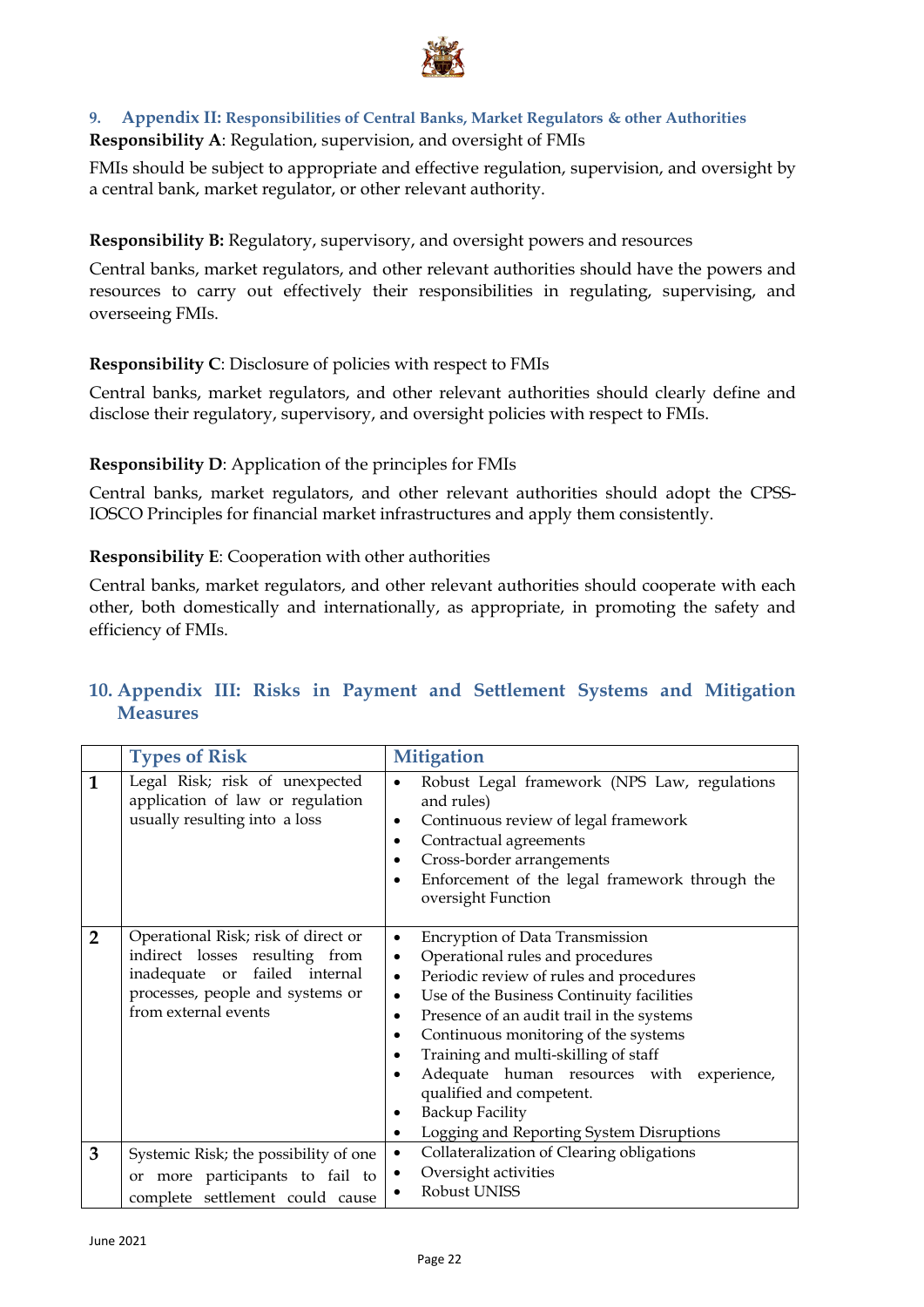

|                         | other participants to be unable to     | Provision of liquidity by BOU<br>$\bullet$                     |
|-------------------------|----------------------------------------|----------------------------------------------------------------|
|                         | meet their obligation when it falls    | Real time monitoring of participants' accounts<br>٠            |
|                         | due                                    | Implementation of adequate "failure to settle"                 |
|                         |                                        | arrangements                                                   |
|                         |                                        | Maintain profiles of all participants<br>٠                     |
| $\overline{\mathbf{4}}$ | Credit Risk; is the risk that a        | Collateralization of obligations.<br>$\bullet$                 |
|                         | whether<br>counter<br>party<br>a       | Intra-day credit limits<br>٠                                   |
|                         | participant or other entity will be    | Clearing and Settlement procedures<br>$\bullet$                |
|                         | unable to meet fully the financial     | Prompt and final irrevocable settlement                        |
|                         | obligation when due or at any          | Constant<br>monitoring<br>and<br>evaluation<br>of<br>$\bullet$ |
|                         | time in future e.g. the risk that      | participants' financial status                                 |
|                         | the settlement of a financial asset    | Failure-to-settle arrangements<br>$\bullet$                    |
|                         | will irrevocably deliver the asset     | Intra-day settlement<br>$\bullet$                              |
|                         | but not receive payment                |                                                                |
| 5                       | Liquidity Risk; a risk that a          | Settlement account balance monitoring<br>$\bullet$             |
|                         | payment will not occur on the          | Queuing of transactions in UNISS<br>$\bullet$                  |
|                         | due date but some date later. It       | Intraday facility and Overnight accommodation<br>$\bullet$     |
|                         | includes the risk that the seller of   | Counseling of participants<br>$\bullet$                        |
|                         | an asset will not receive payment      | Intra-day settlement                                           |
|                         | when due and may have to               | Participant profiles                                           |
|                         | borrow or liquidate assets to          | Minimum Reserve Requirements<br>$\bullet$                      |
|                         | complete other payments.               |                                                                |
| 6                       | <b>Risk</b><br>Reputational<br>is<br>a | Enforcement of rules and regulations<br>$\bullet$              |
|                         | consequential risk directly related    | Training<br>$\bullet$                                          |
|                         | to other types of risks e.g. the risk  | Adoption of international best practice                        |
|                         | of significant negative opinion        | Transparent<br>oversight framework<br>risk<br>and<br>$\bullet$ |
|                         |                                        | management                                                     |
|                         |                                        | frameworks are in place<br>$\bullet$                           |
| $\overline{7}$          | Settlement Risk; the risk that a       | Enforcement of rules and procedures<br>$\bullet$               |
|                         | settlement in a transfer system        | Failure to settle arrangement<br>$\bullet$                     |
|                         | will not take place                    | System uptime/availability.<br>$\bullet$                       |
|                         |                                        |                                                                |

### <span id="page-23-0"></span>**11. Appendix IV: Payment and Settlement Systems Risk Assessment Matrix**

### **Example of an oversight assessment Matrix for Retail Payment Systems**

| Colour | <b>Meaning</b>          | <b>Explanation</b>                                                                                        |
|--------|-------------------------|-----------------------------------------------------------------------------------------------------------|
|        | Observed                | Meets all the key considerations/Requirements                                                             |
|        | <b>Broadly Observed</b> | There are minor deficiencies, which have a limited<br>impact on the security and efficiency of the system |
|        | Partly Observed         | There are serious deficiencies for which measures are<br>being taken in the short term                    |
|        | Not Observed            | There are serious deficiencies for which no measures<br>are planned in the short term                     |
|        | Not Applicable          | N/A                                                                                                       |
|        | Not Assessed            | Initial assessment against this standard has not yet<br>taken place                                       |

### **Example of an Assessment Matrix – Demo.**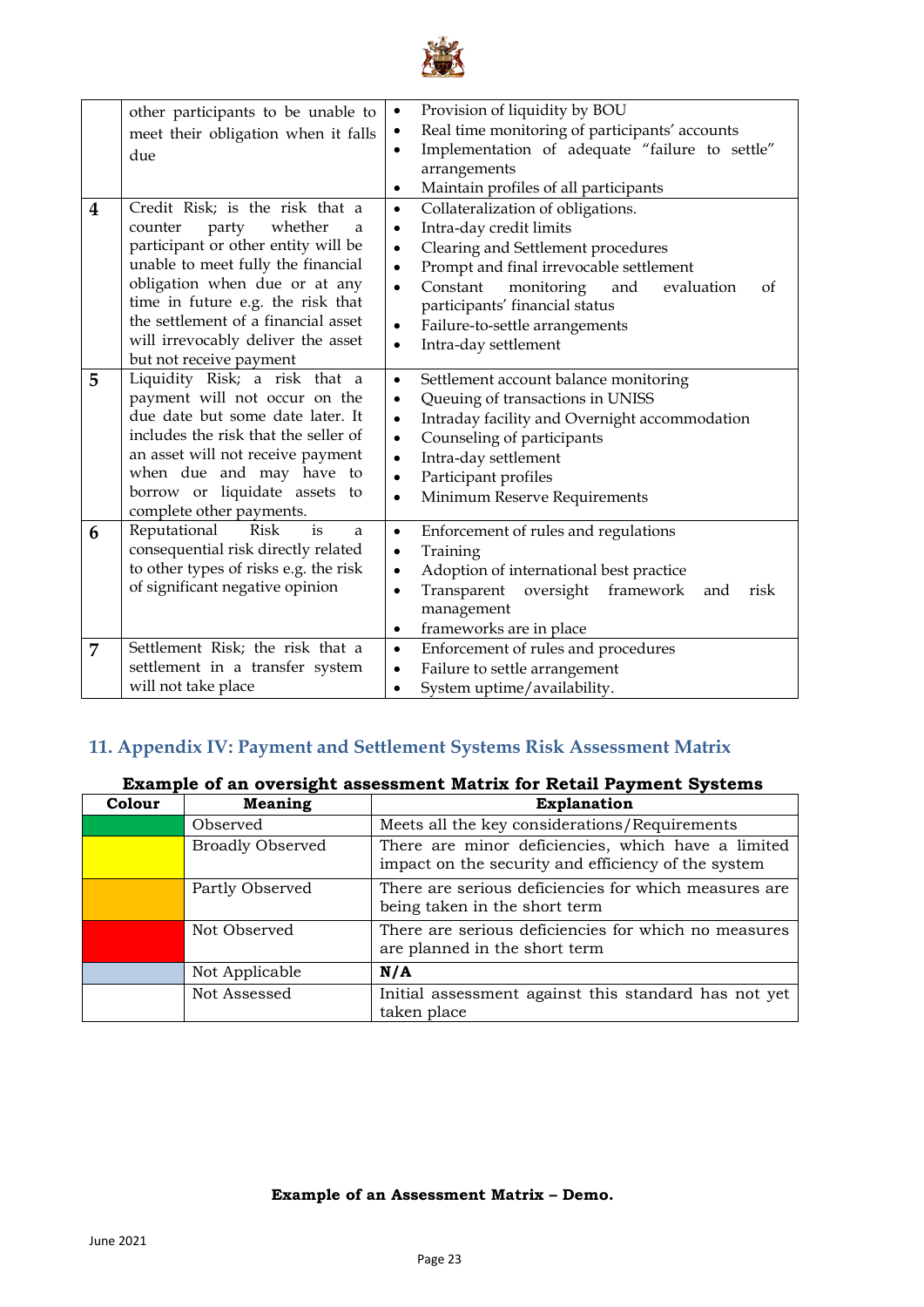

| Observed                | Not Observed   |
|-------------------------|----------------|
| <b>Broadly Observed</b> | Not applicable |
| Partly Observed         | Not assessed   |

| <b>PFMIs</b>                                        | 2019           | 2020      |
|-----------------------------------------------------|----------------|-----------|
| Legal Basis                                         | NO             |           |
| Governance                                          | P <sub>O</sub> | <b>BO</b> |
| Framework for the comprehensive management of risks | B <sub>O</sub> |           |
| Settlement finality                                 | $\Omega$       |           |
| General Business Risk                               | PO             |           |
| Disclosure of rules, key procedures and market data |                |           |
| Overall Assessment                                  | P <sub>O</sub> |           |

### <span id="page-24-0"></span>**12. Appendix V: Payment Systems Categories**

| Category                              | Components                | Criteria                                                                                 |
|---------------------------------------|---------------------------|------------------------------------------------------------------------------------------|
| Large Value<br><b>Payment Systems</b> | RTGS/UNISS                | Handles large values<br>Handles Interbank Payments<br>Transfers of financial assets such |
|                                       |                           | as securities and related funds<br>transfers                                             |
| Retail payment                        | Card based payment        | Handles<br>volumes<br>large<br>οt                                                        |
| systems                               | Mobile Payment            | payments of relatively low value.                                                        |
|                                       | Mobile banking            |                                                                                          |
|                                       | Internet banking          |                                                                                          |
|                                       | Paper based<br>payment:   |                                                                                          |
|                                       | Cheques, Credit Transfers |                                                                                          |
|                                       | Remittances               |                                                                                          |

#### <span id="page-24-1"></span>**13. Appendix VI: Designation Criteria for Payment Systems in Uganda**

a. Large Value Payments Systems (LPS)

BOU categorizes a LPS to be of systemic importance based on the following criteria:

- i. If it settles high values and interbank transactions.
- ii. If it transfers and settles financial assets such as securities and related funds transfers.
- b. Systemically Important Retail Payment Systems (SIRPs)

A disruption in this system can threaten the stability of the financial markets. Bank of Uganda categorises SIRP as follows:

- i. When it is the only one such system in the country;
- ii. When it is the principal retail payments system operating in the country;
- iii. When it has market share of 75% of the existing retail payments market;
- iv. If it is processes payments in excess of 10% of the value of the real time gross settlement system;